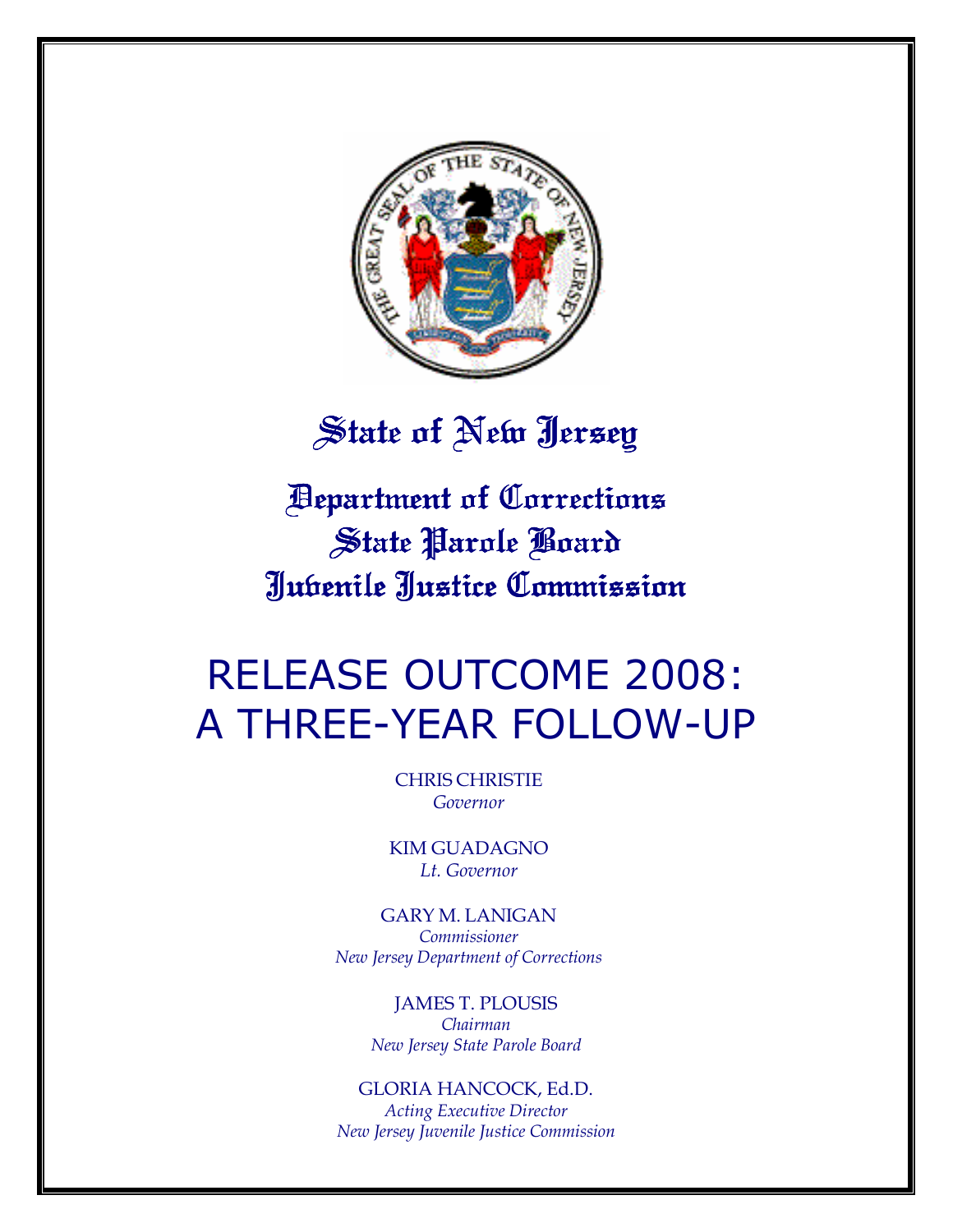# Acknowledgements

### New Jersey Department of Corrections

**Gary M. Lanigan**  *Commissioner*  **Mark J. Cranston**  *Chief of Staff*  **Kristen M. Zgoba, Ph.D.**  *Supervising Research Scientist*  **Catherine Halper**  *Supervisor, Resource Review & Study Unit* **Sabrina Haugebrook, M.S.**  *Research Scientist II*  **Melissa Plappert, M.S.W.**  *Research Scientist II* 

#### New Jersey State Parole Board

**James T. Plousis**  *Chairman*  **David W. Thomas**  *Executive Director*  **Lawrence Gregorio**  *Deputy Executive Director* 

#### New Jersey Juvenile Justice Commission

**Gloria Hancock, Ed.D.**  *Acting Executive Director* **Michael Aloisi, Ph.D.**  *Supervising Administrative Analyst* 

#### New Jersey Division of Criminal Justice

**Liz Zupko**  *Administrative Analyst I* 

New Jersey Office of Information Technology **Lee R. Winson**  *Software Development Specialist III*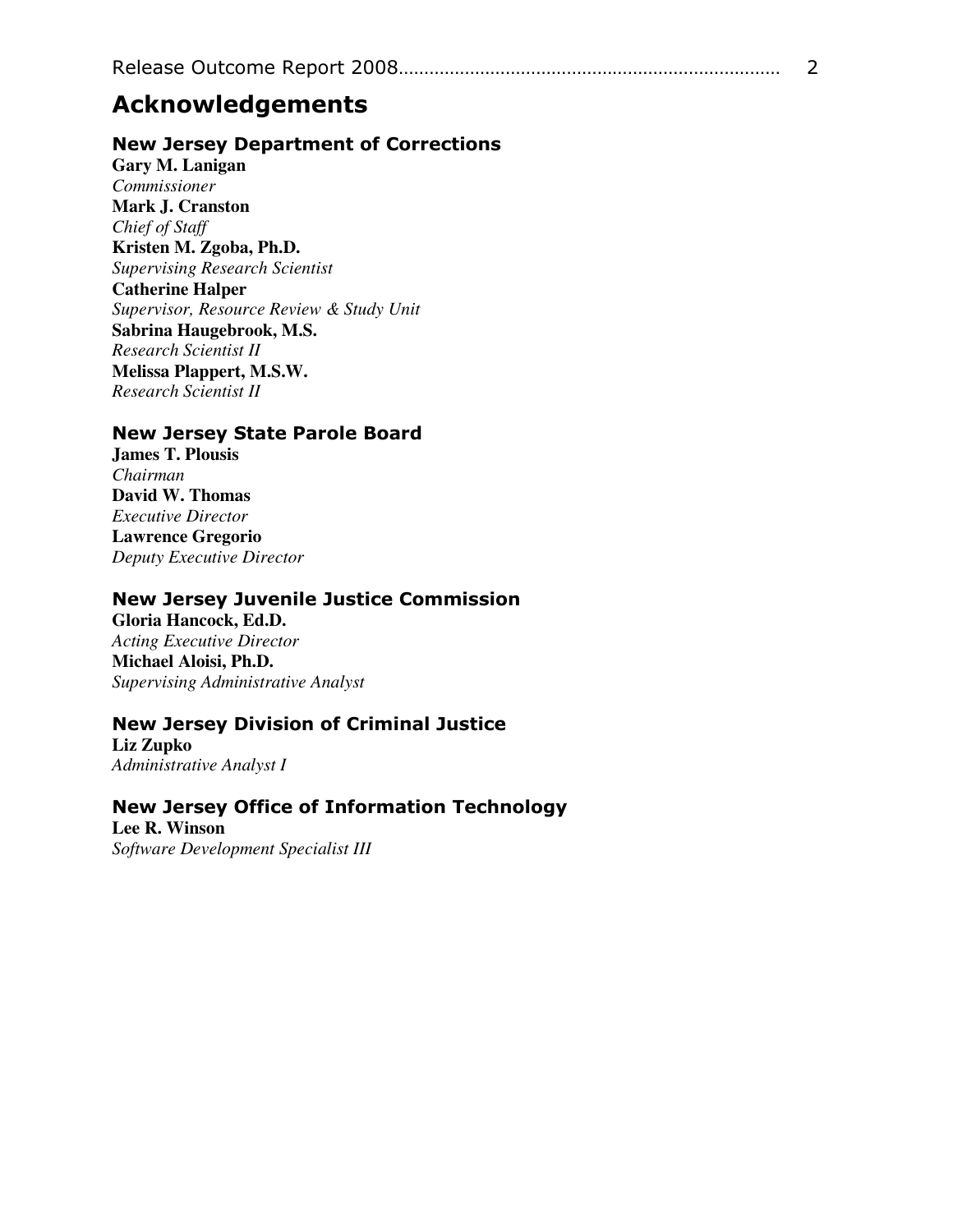# Table of Contents

| <b>Executive Summary</b><br>4<br><b>Introduction</b><br>6<br><b>Agency Mission Statements</b><br>8<br><b>Methodology</b><br>10<br><b>Results: NJDOC and NJSPB</b><br>12<br><b>2008 Release Cohort Characteristics</b><br><b>2008 Release Cohort Recidivism Characteristics</b><br><b>Three Year Comparison of Percentages</b><br><b>Cumulative Rearrest Rates</b><br>2008 Release Offenders Most Serious Offense<br><b>Factors Associated with Recidivism</b> |
|---------------------------------------------------------------------------------------------------------------------------------------------------------------------------------------------------------------------------------------------------------------------------------------------------------------------------------------------------------------------------------------------------------------------------------------------------------------|
|                                                                                                                                                                                                                                                                                                                                                                                                                                                               |
|                                                                                                                                                                                                                                                                                                                                                                                                                                                               |
|                                                                                                                                                                                                                                                                                                                                                                                                                                                               |
|                                                                                                                                                                                                                                                                                                                                                                                                                                                               |
|                                                                                                                                                                                                                                                                                                                                                                                                                                                               |
|                                                                                                                                                                                                                                                                                                                                                                                                                                                               |
|                                                                                                                                                                                                                                                                                                                                                                                                                                                               |
|                                                                                                                                                                                                                                                                                                                                                                                                                                                               |
|                                                                                                                                                                                                                                                                                                                                                                                                                                                               |
|                                                                                                                                                                                                                                                                                                                                                                                                                                                               |
|                                                                                                                                                                                                                                                                                                                                                                                                                                                               |
|                                                                                                                                                                                                                                                                                                                                                                                                                                                               |
|                                                                                                                                                                                                                                                                                                                                                                                                                                                               |
|                                                                                                                                                                                                                                                                                                                                                                                                                                                               |
|                                                                                                                                                                                                                                                                                                                                                                                                                                                               |
| <b>Results: JJC</b><br>17                                                                                                                                                                                                                                                                                                                                                                                                                                     |
| <b>Overall Recidivism Rates for Youth</b>                                                                                                                                                                                                                                                                                                                                                                                                                     |
| <b>Time to Failure in Months</b>                                                                                                                                                                                                                                                                                                                                                                                                                              |
| <b>Recidivism by Offender Status</b>                                                                                                                                                                                                                                                                                                                                                                                                                          |
| <b>Factors Associated with Recidivism</b>                                                                                                                                                                                                                                                                                                                                                                                                                     |
| <b>Moving Forward: Joint Agency Recidivism Data Mart</b><br>22                                                                                                                                                                                                                                                                                                                                                                                                |
| <b>Conclusion</b><br>22                                                                                                                                                                                                                                                                                                                                                                                                                                       |
| <b>Notes</b><br>25                                                                                                                                                                                                                                                                                                                                                                                                                                            |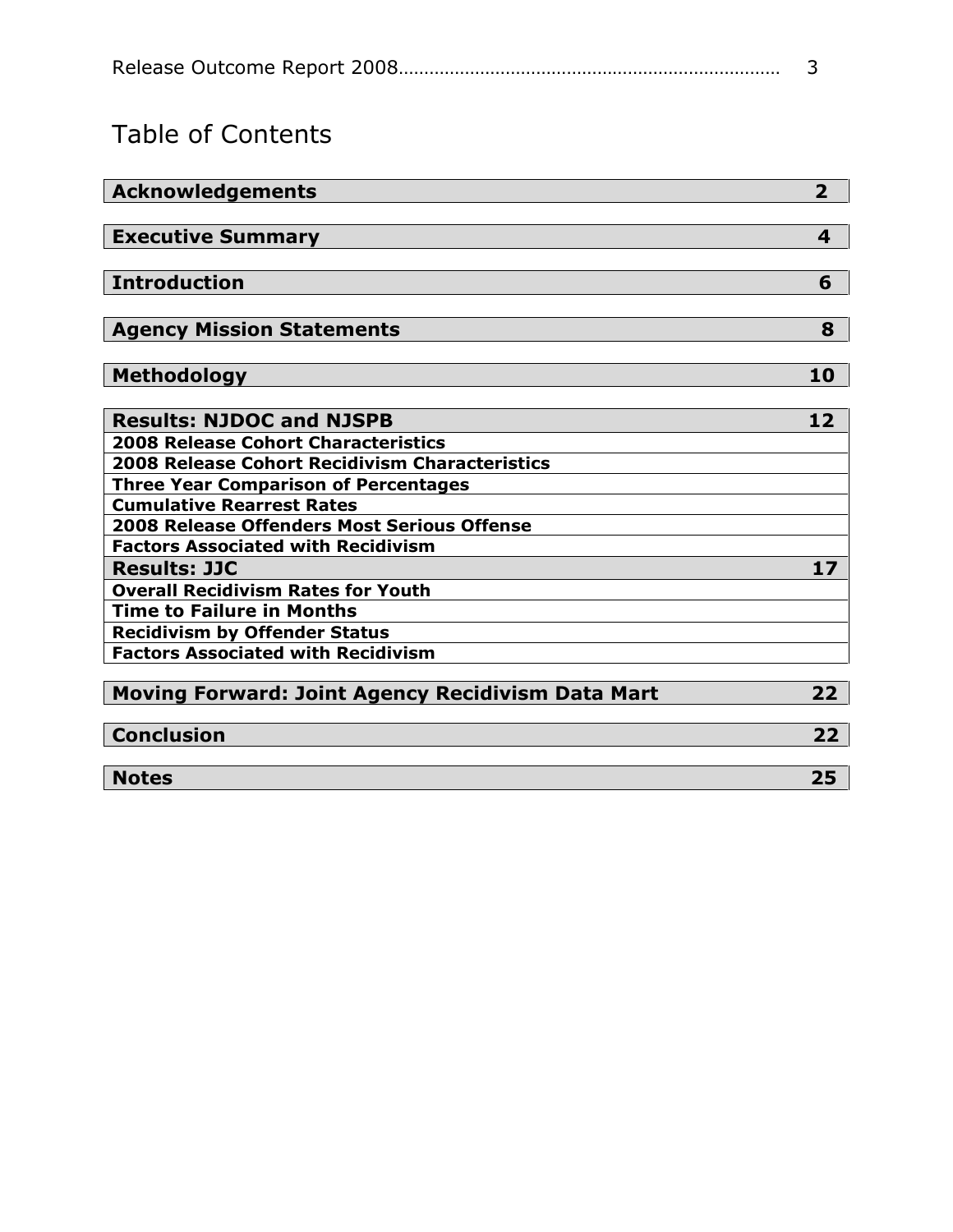# EXECUTIVE SUMMARY

## **SAMPLE CHARACTERISTICS OF 2008 RELEASE COHORT**

- The adult cohort was comprised of 12,989 offenders, 8696 supervised offenders (66.9%) and 4293 (33.1%) unsupervised offenders
- The juvenile cohort was comprised of 981 releases
- The adult cohort was comprised of 22.8% Caucasian, 58.1% African American, 18.4% Hispanic and .7% Other
- The juvenile population was predominantly male, and youth of color, with an average age at release of 17.7 years. A disproportionate share lived in the State's most populated urban municipalities, and the population tended to have extensive delinquent backgrounds, averaging 6.7 current and prior adjudications of delinquency.
- The median time served for the adult cohort was 15 months, with a range up to 426 months
- The majority of adult offenders served time for a drug offense (43.8%), followed by a violent offense (20.1%)

# **TOTAL ADULT COHORT RECIDIVISM CHARACTERISTICS**

- 54.3% of the cohort was rearrested, this is a 5.26% decrease from the 2007 release cohort
- 41.9% of the cohort was reconvicted, this is a 6.6% decrease from the 2007 release cohort
- 34.8% of the cohort was reincarcerated, this is a 5.40% decrease from the 2007 release cohort
- For those offenders that were rearrested, the average time to failure was just over one year (382 days; median=311, sd=287)
- Offenders were rearrested at extremely higher rates for the same types of crimes for which they originally served time; specifically, drug offenders recommitted drug offenses at the highest rate, while weapons offenses were the least repeated offenses

# **ADULT RELEASE COHORT RECIDIVISM DIFFERENCES**

- Unsupervised offenders had statistically higher rates of rearrest (62.8%) and reconviction (51.2%); however, supervised offenders had statistically higher rates of reincarceration (38.8%) and returned via a technical violation or a new crime
- Of those 2801 supervised offenders who had a technical parole violation, and a resulting rearrest (32.2% of supervised sample), they had a median failure time of 329 days
- Approximately 47.4% of the unsupervised offenders who were rearrested did so within the first six months; by the 12 month mark, 69.7% of those who were rearrested had done so
- Unsupervised offenders were rearrested at a statistically shorter time frame, on average, than supervised offenders (317 days; median=228 vs. 424 days; median=369)

# **FACTORS ASSOCIATED WITH ADULT OFFENDER RECIDIVISM**

- Statistically, prior correctional history was the largest contributor to rearrest -- one prior incarceration almost doubled the odds of a rearrest, while two or more tripled the odds of a rearrest
- Younger offenders were more likely to be rearrested; every additional year of age reduced an offender's odds of rearrest
- On average, offenders who were rearrested served shorter sentences (21.5 months), while non-recidivists served 26.3 months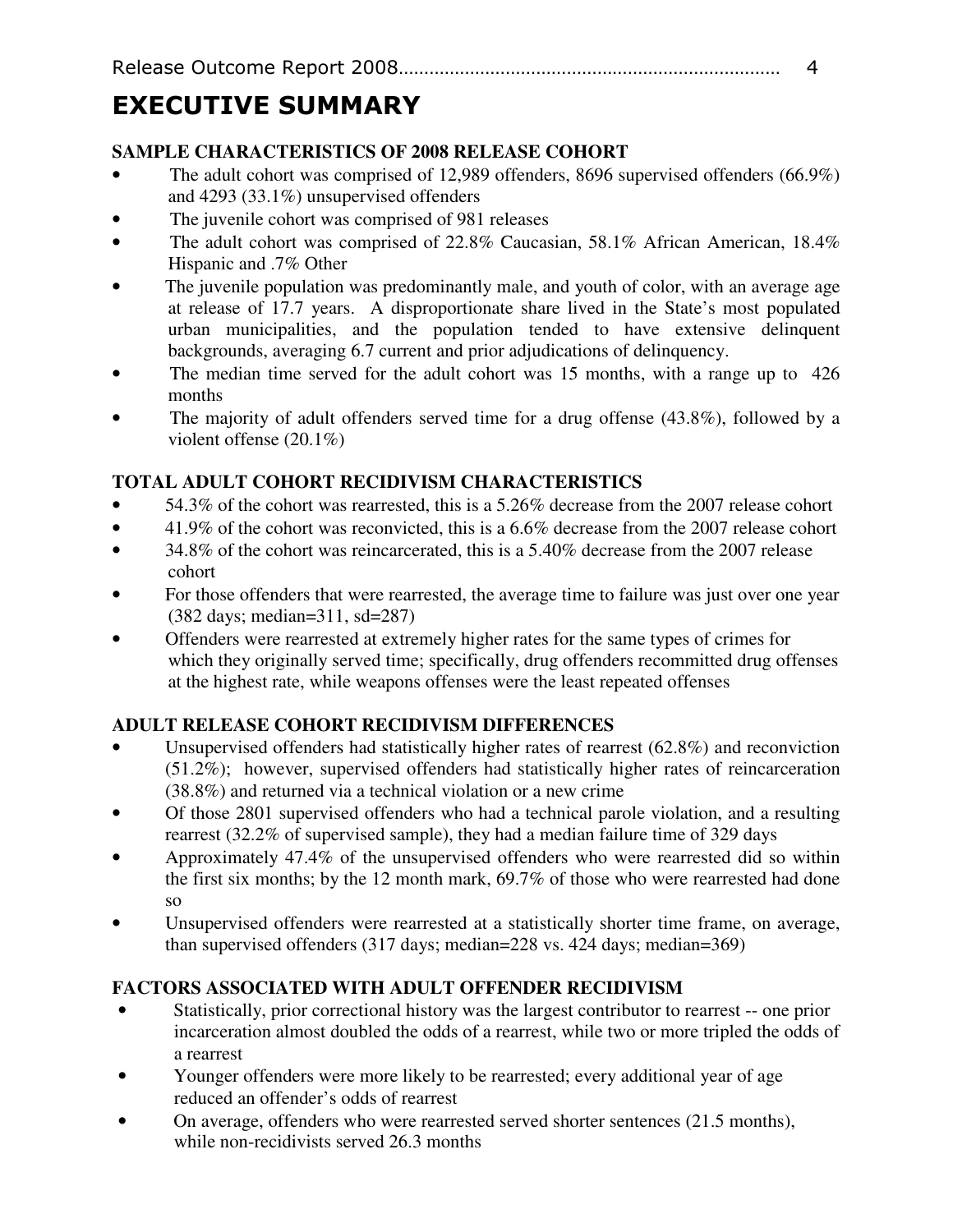- Drug, weapon and property offenders had equal rearrest rates and were rearrested more frequently than violent offenders
- Race was a significant contributor to rearrest; compared to Caucasian offenders, African American offenders had a 1.2 increased odds of recidivism, while Hispanic offenders' odds of recidivism decreased by a factor of 0.645
- Released males were more likely to be rearrested than females, 55.3% compared to 42.3%, respectively

## **JUVENILE COHORT RECIDIVISM CHARACTERISTICS**

- 85.0% of the cohort had a new court filing/arrest
- 73.3% of the cohort had a new court filing/arrest that resulted in a new adjudication/conviction
- 38.7% of the cohort had a new court filing/arrest that resulted in a new commitment to a State facility.
- The average time to re-offend for a new court filing/arrest was 236 days
- The average time to re-offend for a new adjudication/conviction was 256 days
- The average time to re-offend for a new commitment to a State facility was 281 days

## **FACTORS ASSOCIATED WITH JUVENILE RECIDIVISM (New Court Filing/Arrest)**

- Younger released youth were more likely to recidivate (17.6 years of age vs. 18.0)
- Males were more likely to recidivate (86.6% recidivating vs. 60.7% of females)
- African American youth were most likely to recidivate (88.1%), followed by Caucasian (78.2), Hispanic (76.5%), and Other (75.0% of four) youth
- Youth residing in the six most densely populated cities were more likely to recidivate compared with other youth  $(89.1\% \text{ vs. } 81.4\%)$
- Recidivating youth had a greater number of total adjudications of delinquency than nonrecidivists (7.0 adjudications vs. 4.8)
- Youth admitted on CDS (drug) offenses and for weapons offenses were both most likely to recidivate (91.5%), followed by 89.2% for public order, 88.4% for property, 84.7% for Violations of Probation, and 76.3% for persons offenses
- Youth admitted on disorderly/petty disorderly persons offenses were most likely to recidivate (90.6%), followed by 89.7% for  $3^{rd}$  degree, 85.2% for  $2^{nd}$  degree, 84.7% for Violations of Probation,  $84.1\%$  for  $4^{\text{th}}$  degree, and  $57.1\%$  for  $1^{\text{st}}$  degree offenses
- Recidivating youth were reading at a lower grade level equivalent based on a MAP Reading Test than non-recidivists (5.1 grade level vs. 6.3)
- Recidivating youth scored at a lower grade level equivalent based on a MAP Math Test than non-recidivists (5.0 grade level vs. 5.9)
- Youth requiring special education activities were more likely to recidivate (87.7% vs. 81.7%)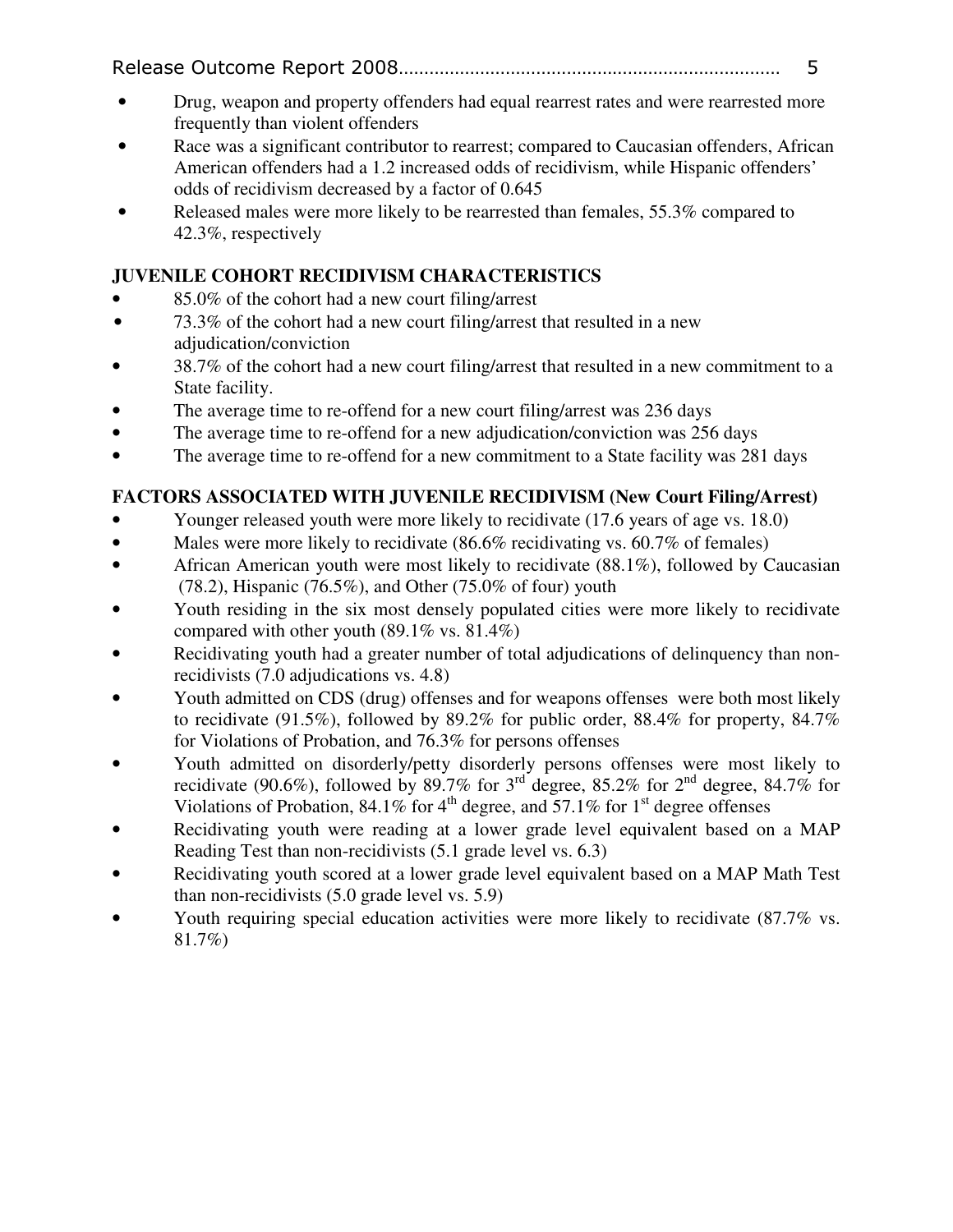|--|--|

#### **INTRODUCTION**

Recidivism is a core criminal justice concern. Recidivism is defined as a repetition of criminal behavior patterns following an intervention or application of criminal justice sanctions. The negative consequences of criminal persistence are multiple, reaching beyond the individual, often affecting the offender's family, neighborhood and surrounding communities.

When offenders repeatedly cycle through the criminal justice system, various deleterious outcomes can unfold. The odds that an individual offender will desist from criminogenic behavior decrease with each additional term of incarceration. Families often experience longterm disruption and economic hardships during an offender's incarceration period. By extension, neighborhood ties and social structures can be weakened by an unstable and fractured citizenry. Persistent criminal behavior, or recidivism, increases the likelihood that individuals, families, and society will experience these negative outcomes.

Undoubtedly, law enforcement's main focus is protecting public safety. With regard to recidivism, the law enforcement community is particularly invested in preventing future victimization at the hands of those offenders it is tasked with supervising. Amid state and local government budget constraints, however, law enforcement agencies and, indeed, the public at large are also interested in the performance of the criminal justice system from a taxpayer perspective. For all of these reasons, ongoing performance measurement is a key component in assessing the effectiveness of our criminal justice system.

In terms of New Jersey's incarcerated population, approximately 12,989 adult inmates and approximately 1,000 juvenile offenders are released annually from State correctional facilities. This report measures re-arrest, re-conviction and re-incarceration among adults and juveniles released in 2008 from the New Jersey Department of Corrections and the New Jersey Juvenile Justice Commission. These groups will be identified throughout the report as supervised (paroled), unsupervised and juvenile cohorts.

This report meets a legislative mandate instituted by P.L. 2009, c.329, (C.30: 4-91.15). The legislation directs the aforementioned agencies, as well as the New Jersey State Parole Board to compose a series of reports that record and examine recidivism rates. To that end, this report is the second in a series of reports that measures overall recidivism levels, describes adult and juvenile cohort characteristics, and analyzes those factors associated with recidivism.<sup>1</sup> With guidance from Governor Christie's Office, a plan for interagency collaboration was developed.

This report will also provide a status update on New Jersey's Real Time Recidivism Data Mart. The Data Mart houses a wealth of information on offender descriptives and characteristics associated with various levels of offending. It will enable New Jersey to produce real-time reports and counts on offender information, which will dramatically increase the State's ability to monitor programmatic demographics, efficiencies and statistical data. The Data Mart is expected to be in use by the fall of 2012.

The first sections of the report provide an introduction and the various agencies' mission statements. Additionally, it provides an extensive review of the methodology and definitions used in this report, as they significantly vary among agencies and States.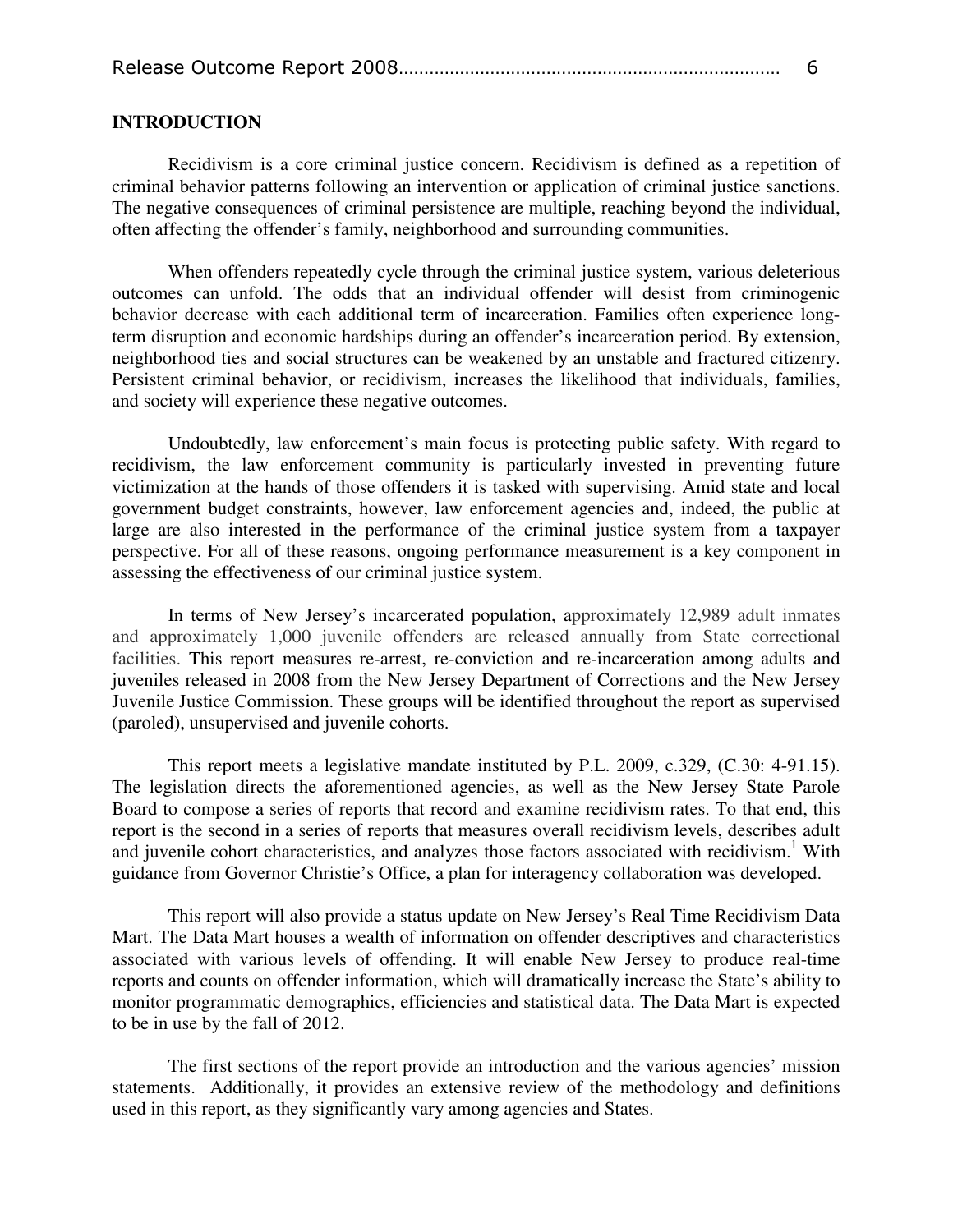The following sections address recidivism of the total sample, the supervised and unsupervised adults, the juvenile releases, and the characteristics associated with re-offending and any patterns that have developed.

The final sections focus on a description of the Data Mart and conclusions from the collaborating agencies.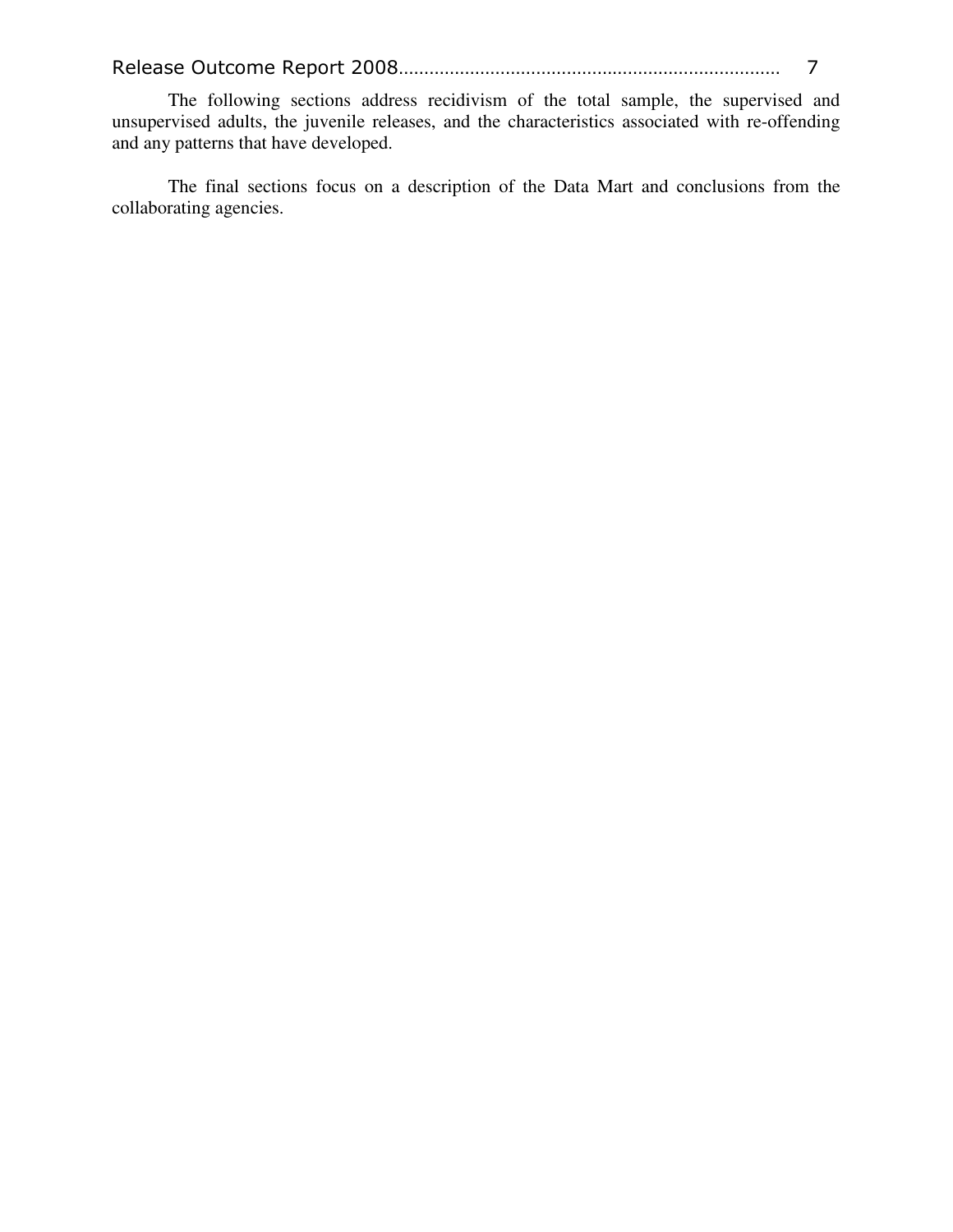#### **AGENCY MISSION STATEMENTS**

#### **New Jersey Department of Corrections**

The mission of the New Jersey Department of Corrections is to protect the public by operating safe, secure and humane correctional facilities. The mission is realized through effective supervision, proper classification, appropriate treatment of offenders, and by providing services that promote successful reentry into society. According to the 2013 budget, the department is responsible for managing more than \$1 billion and employing approximately 8,500 persons, including more than 6,000 in custody positions, to supervise approximately 25,000 inmates. The NJDOC is responsible for 13 institutions -- 11 adult male correctional facilities, one women's correctional institution and a central reception/intake unit. These facilities collectively house inmates in minimum, medium and maximum security levels. In addition, the department contracts with 18 Residential Community Release Program centers to provide for the transition of minimum security inmates back into the community. The department is committed to providing offender students with structured learning experiences, both academic and social, which will enhance their return to the community as productive citizens. The NJDOC's goal is to provide the offender students with the experiences and skills necessary to enter and remain current with the advanced technology influencing the current and future job market. Comprehensive academic education and career technical training, infused with technology based skills, are important elements to a successful transition into society and the workforce. The department offers an array of institutional and community-based program opportunities for offenders, including community labor assistance, academic and vocational educational programs, recreational programs, library (lending and law) services and substance abuse treatment. Other specialized services include victim awareness, chaplaincy services, county assistance quality assurance, liaison to Intensive Supervision Program and ombudsman services, which is a medium utilized by offenders to seek redress for problems and complaints. Additionally, the NJDOC, acting in conjunction with the New Jersey State Parole Board, provides a continuum of treatment services for offenders as they complete their sentences. Public safety is enhanced through the development, coordination, administration and delivery of these institutional and community-based programs and services.

#### **New Jersey State Parole Board**

The New Jersey Parole Act of 1979 places with the New Jersey State Parole Board the authority and responsibility of deciding which inmates of the State's and of the counties' correctional institutions shall be granted release on parole and what the conditions of that release will be. Since 2001, the Board has been charged with the responsibility of overseeing all of the functions, powers and duties of the State's 364 parole officers who supervise and monitor parolees. The Parole Act of 1979 created presumptive parole, meaning that, when an inmate appears before a Board Panel, the assumption, before anything is said or reviewed, is that the inmate has a legitimate expectation of release on his or her parole eligibility date. It is therefore important that the Board make appropriate release decisions based on all relevant information. To assist Board members in this important task, the Board obtains a comprehensive pre-parole package that includes a current psychological evaluation of the inmate as well as a risk and needs assessment tool (the LSI-R) to determine what degree of supervision and what program placement may be appropriate if release is authorized. The statute provides, as to offenses committed on or after August 19, 1997, that an adult inmate shall be paroled unless he or she has failed to cooperate in his or her own rehabilitation or there is a reasonable expectation that the inmate will violate conditions of parole. This statutory standard implements an important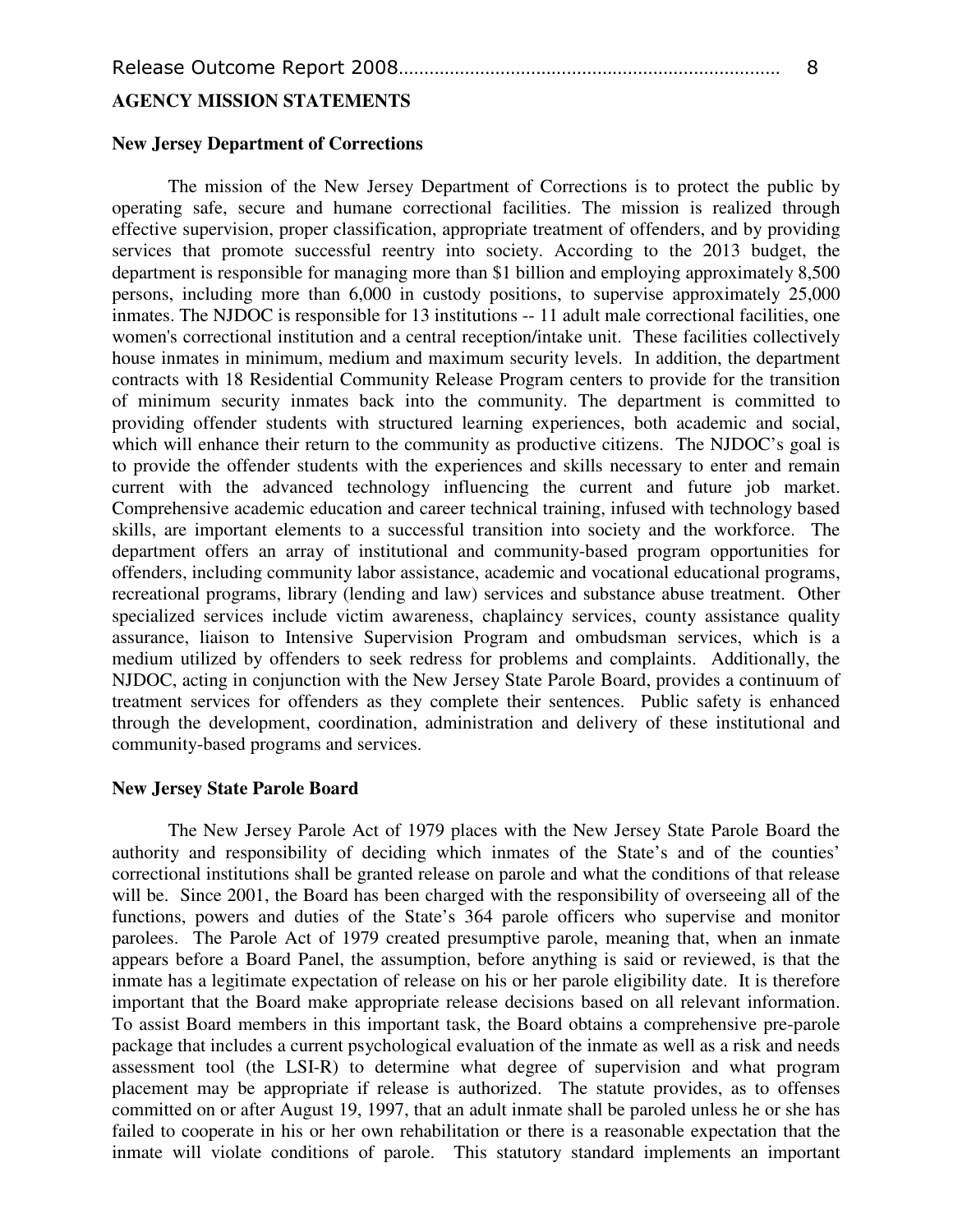objective of parole---namely, to encourage an inmate to avoid institutional disciplinary infractions and to participate in institutional programs while incarcerated. Once an offender is granted parole release, the Board then has the continuing responsibility of ascertaining and monitoring compliance with the conditions of supervision that have been established by the Board. If the parolee does not comply with the conditions of supervision, the Board has the lawful authority to issue a warrant for the arrest of that parolee. Following an administrative hearing, a Board Panel may either "revoke" the grant of parole and return the parolee to prison, or modify the offender's parole conditions.

The mission of the Board is to improve the quality of life for the citizens of New Jersey. The Board seeks to accomplish this through the administration of an innovative parole system. The parole system in New Jersey addresses the needs of the community, victims and offenders through responsible decision-making and supervision processes. The implementation of this system results in effect parole case management and serves to attain the important goals of the Board, to increase public safety and decrease recidivism while promoting successful offender reintegration.

#### **New Jersey Juvenile Justice Commission**

The JJC operates an array of correctional settings as a core responsibility within its broader mandate as a juvenile justice agency. The settings serving youth prior to their release from custody include secure care facilities, residential community homes, and day programs.

 JJC facilities and program sites serve both youth committed by the court to the JJC for a term of incarceration and youth placed by the court with the JJC while serving a period of probation supervision (i.e., JJC "probationers"). Committed youth released from custody typically receive a period of supervision in the community through the JJC's Office of Juvenile Parole and Transitional Services (JP&TS). Several transitional programs supplement the more traditional supervision and activities of JP&TS for released youth.

The mission of the Juvenile Justice Commission is to lead the reform of the juvenile justice system in New Jersey as mandated by N.J.S.A. 52:17B-169 et seq. The agency values and expects its employees and residents to demonstrate leadership, integrity, commitment and respect as it works to protect public safety, reduce delinquency and hold youthful offenders accountable for their delinquent actions by:

- Partnering with local and county jurisdictions in collaborative efforts to prevent youth from entering the juvenile justice system and intervene with court-involved youth;
- Providing youthful offenders with a continuum of rehabilitative services and sanctions in appropriate settings that promote positive growth and development opportunities; and
- Assisting youthful offenders to achieve successful reentry back to their communities through a network of support services and personal skill development that strengthens their levels of self-sufficiency.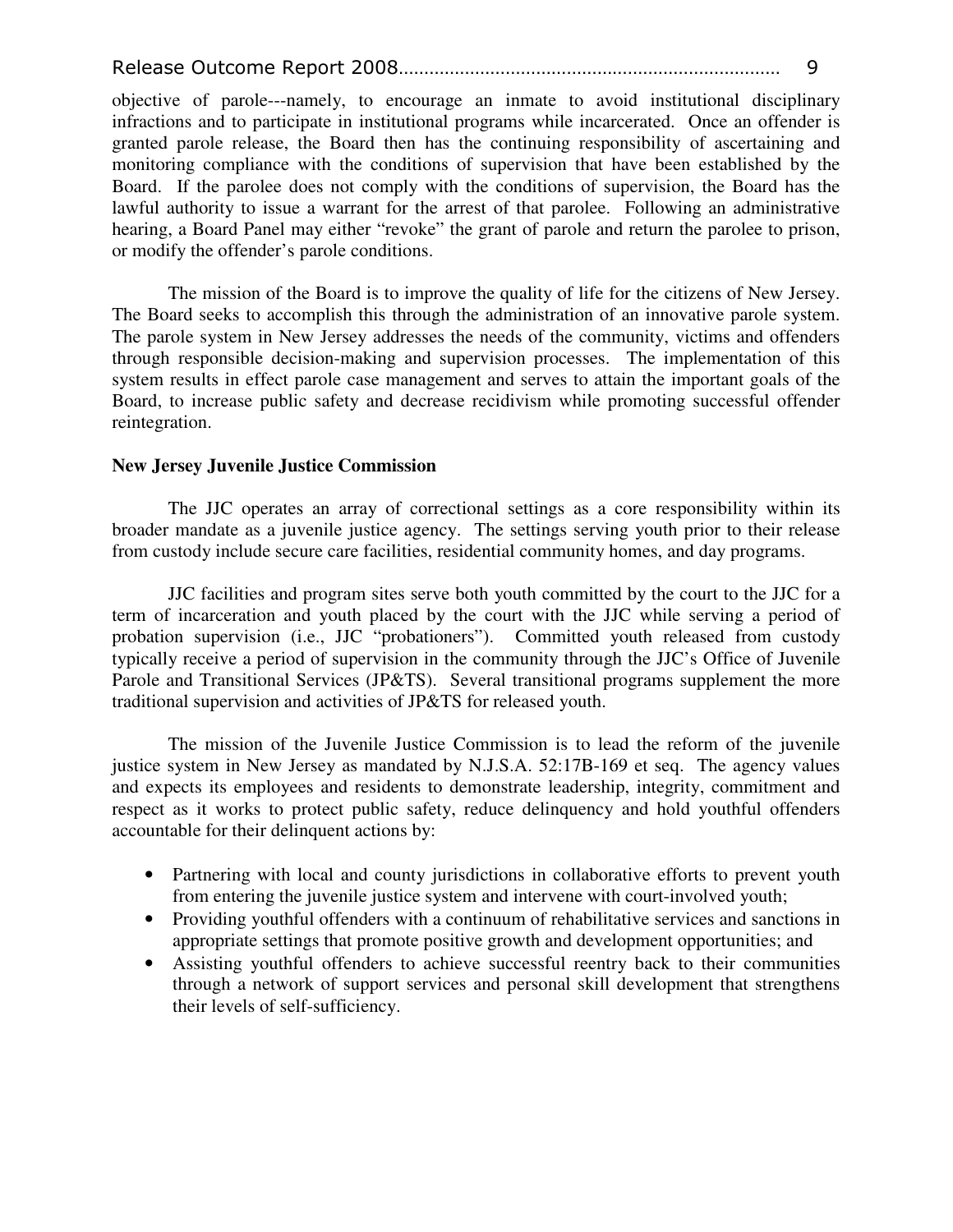|--|--|

#### **METHODOLOGY**

This report examines subsequent criminal activity of adult offenders released from the completion of a maximum sentence with the New Jersey Department of Corrections (n= 4,293) and released to a parole term with the State Parole Board (n=8,696) in 2008; this resulted in the review of criminal activity for a total sample of 12,989 adults. This study also examined the release of juveniles (n=981) from the Juvenile Justice Commission in 2008. The subjects were placed into one of the following three categories: the unsupervised cohort (NJDOC), the supervised cohort (SPB) and the juvenile cohort (JJC). It is important to note that the first valid release date was utilized for each adult offender in the cohort, which resulted in a count of offenders, not releases. This is consistent with previous federal studies and the more recent publication from the Pew Center on the States (2011).

Accordingly, the first rearrest was then tracked on various characteristics in an effort to not inflate the statistics. The adults that are excluded from this study are out-of-state releases or offenders who recidivated outside New Jersey, split probation offenders, offenders without a State Bureau of Identification (SBI) number, and offenders who were deported or deceased. Juveniles who were excluded from this study included readmission for probationers, return from escapes, transfers, cases released from county jails/juvenile county detention centers and those released from Camden Prep or any other "stray" non-JJC-related settings.

In an effort to provide the highest degree of data available for review of recidivism, and beyond that supplied by federal studies, the State of New Jersey has provided data on all three levels of criminal activity as well as violations of supervision. Specifically, the adult release cohort was tracked and measured in the following ways:

- 1. Rearrest: Measured as the first rearrest on felony or misdemeanor charges within the three-year follow-up, regardless of disposition. This count would include a new arrest/crime for a parolee. This date is tracked for a review on time to failure.
- 2. Reconviction: Measured as the first reconviction from at least one charge within the three-year follow-up. This count is regardless of whether or not the offender went on to be reincarcerated.
- 3. Reincarceration: Measured as the first return to State prison for any charge within the three-year follow-up. Consistent with the recent Pew study, with the exception of reduced cases due to mismatch identities or missing information<sup>2</sup>.
- 4. Technical parole violation: Measured as any supervised offender who returns to State prison or county jail within the three-year follow-up for a technical offense (i.e., dirty urine, curfew infraction). A new crime that results in a rearrest for a supervised offender will be counted under the "rearrest" category.

Additional variables are included in an effort to determine whether an association with recidivism exists. These variables include offense dates, the type of rearrest offense, release age, LSI-R score, time served, index offense type, gender, race/ethnicity and prior criminal history.

Release data from the New Jersey Department of Corrections' Offender Based Correctional Informational System (OBCIS) was matched against the State Police Offender Based Transaction System/Computerized Criminal History (OBTS/CCH) database. OBTS/CCH is used in the generation of New Jersey's "RAP" sheets – Records of Arrest and Prosecution. The inmate SBI number was used to electronically retrieve arrest, conviction and incarceration information for criminal events both prior and subsequent to their 2008 release.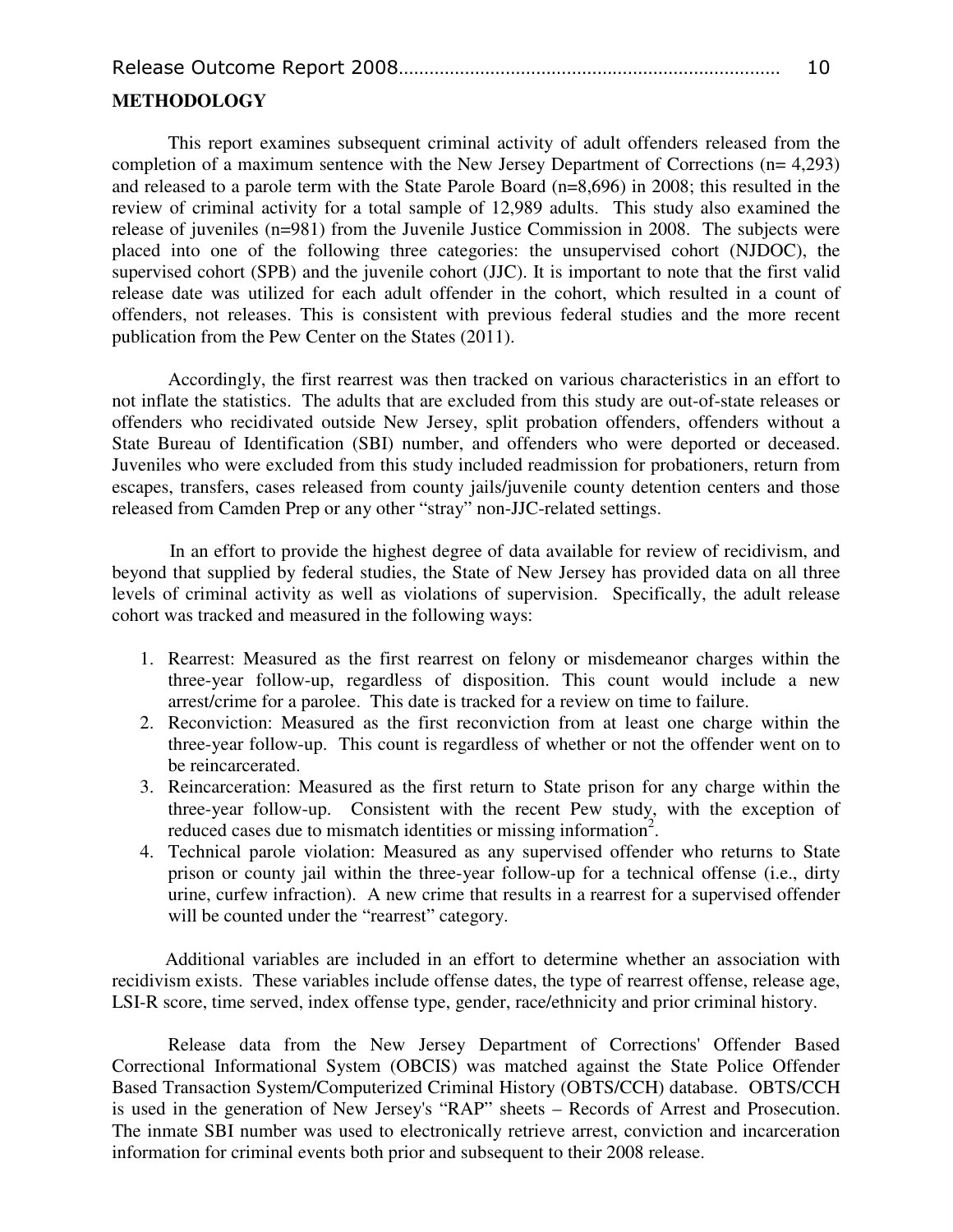|--|--|

For the JJC analysis, the measures and definitions of recidivism were consistent with the work of the National Council of Juvenile Correctional Administrators (CJCA). Recidivism was defined as "a new offense that would be a crime if perpetrated by an adult, committed by a previously-adjudicated youth who has been released from a program or returned to the community."<sup>3</sup> Measurement of recidivism refers to the type(s) of data used to identify an individual as a recidivist or non-recidivist. While there are various ways that recidivism can be measured, the present study focused on three measures. The three primary measures of recidivism considered in the study address three distinct questions.

- 1. Do youth have a subsequent delinquency court filing or adult arrest for a new offense?
- 2. Do youth have a subsequent adjudication or conviction for a new offense?
- 3. Do youth experience a subsequent commitment to the JJC or to the New Jersey Department of Corrections for a new offense?

The three measures, therefore, are identified as:

- 1. New court filing/arrest (regardless of whether it results in an adjudication of delinquency, or conviction as an adult)
- 2. New adjudication/conviction
- 3. New commitment to the JJC or NJDOC

The date recorded for the recidivism event was the available date most closely representing when the juvenile committed (or allegedly committed) the new offense. The study used this offense date to determine whether a given recidivism event occurred within three, six, 12, 24, or 36 months.<sup>4</sup> The JJC's Information Technology Unit provided a database, based on its Juvenile Information Management System (JIMS), containing youths' names and relevant information to identify youth released from JJC custody during 2008.<sup>5</sup> For each of the releases initially identified, an additional search was conducted with the assistance of the Administrative Office of the Courts (AOC) and the Department of Law & Public Safety's (DL&PS) Division of Criminal Justice. The AOC (Family Division Statistics) provided recidivism-related data from its Family Automated Case Tracking System database, while the DL&PS, Division of Criminal Justice provided recidivism-related data from the State Police Criminal Case History database.

Note that since the average age at release for youth in the study was 17.7 years, many youth turned 18 years of age during the follow-up period.<sup>6</sup> As a result, and as suggested by the three questions noted above, the study reviewed both juvenile and adult records for youth in the study in order to assess recidivism.

#### **RESULTS**

#### **NJ Department of Corrections and NJ State Parole Board**

During calendar year 2008, 13,252 inmates were released from the NJDOC and a sample of 12,989 was used for various operational and data related issues. Of the final sample, 8,696 offenders were supervised (i.e. under parole supervision) and 4,293 offenders were unsupervised, completing their sentences while incarcerated. The supervised offenders represented two-thirds of all offenders released in this cohort. As can be seen in Table 1, of the total sample, 91.9% of offenders were male and 8.1% were female. The racial characteristics of the released offenders (supervised and unsupervised) show that more African American offenders (58.1%) were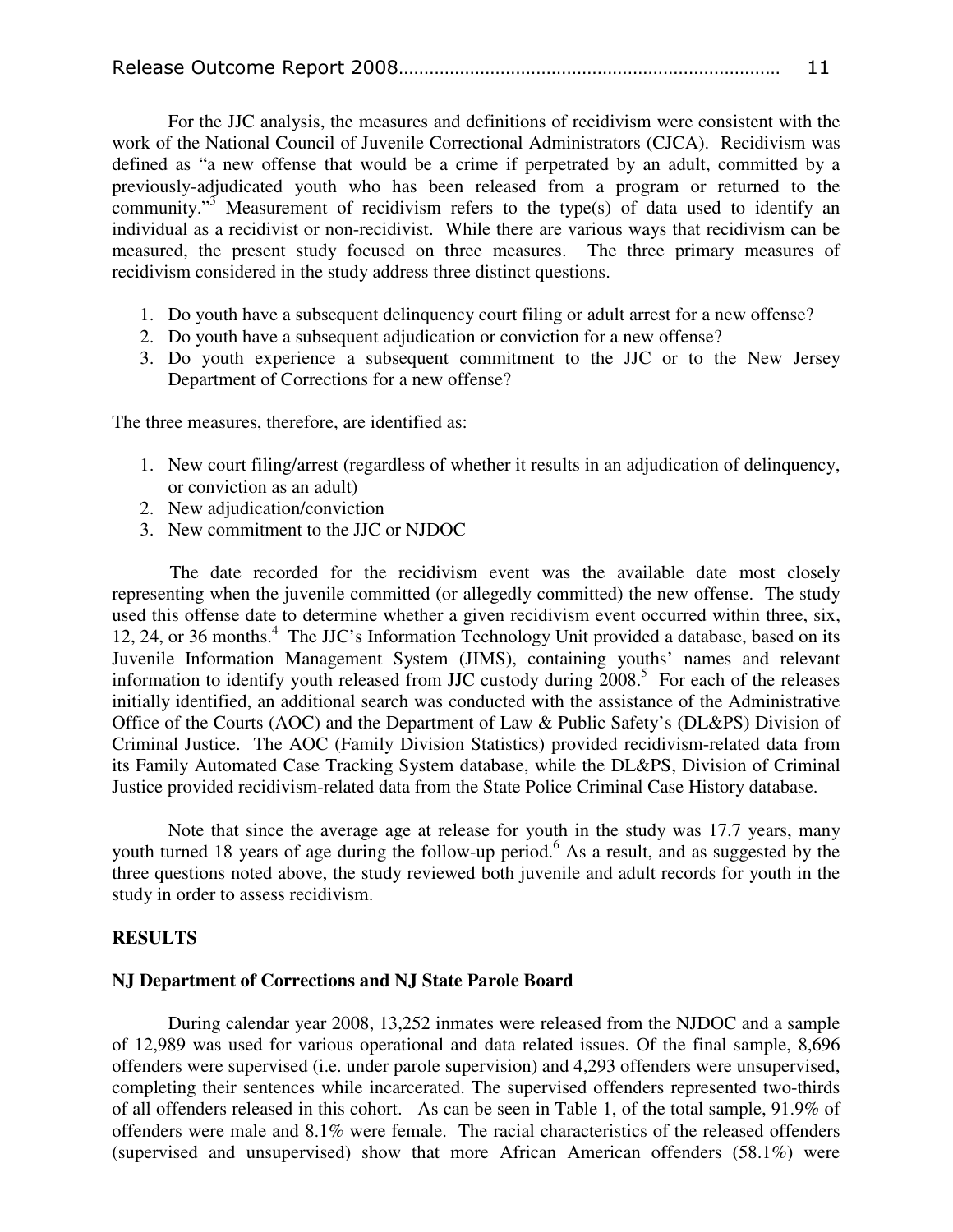released, followed by Caucasian inmates (22.8%) and Hispanic offenders (18.4%). Thirty-seven percent of the total sample did not have a prior correctional history, but the remaining 62.9% had a minimum of one additional State incarceration. When one looks closer, 46.0% of the supervised sample had no prior criminal history, while 19.0% of the unsupervised sample had no prior criminal history ( $p \le 0.000$ ). The most prevalent serious offense that the sample committed was a drug offense (43.1%), followed by a violent felony (20.1%). The average release age of all offenders was 34.7, with the unsupervised sample being statistically older than the supervised sample at 36.4 years (p<.000). The median time served for the 2008 release cohort was 15 months, while the supervised sample served statistically less time than the unsupervised sample at 14 months ( $p<.000$ ).

| Table 1:                     | 2008 Release Cohort Characteristics |                           |                           |
|------------------------------|-------------------------------------|---------------------------|---------------------------|
| Variable                     | Supervised                          | Unsupervised              | Total                     |
| Gender*                      |                                     |                           |                           |
| Male                         | 7,924                               | 4,020                     | 11,944 (91.9%)            |
| Female                       | 772                                 | 273                       | $1,045(8.1\%)$            |
| Race*                        |                                     |                           |                           |
| Caucasian                    | 1,992                               | 970                       | 2,962 (22.8%)             |
| African American             | 4,957                               | 2,594                     | 7,551 (58.1%)             |
| Hispanic                     | 1,673                               | 719                       | 2,392 (18.4%)             |
| Other                        | 74                                  | 10                        | 84 (0.7%)                 |
| <b>Prior History*</b>        |                                     |                           |                           |
| No Prior History             | 3,999                               | 816                       | 4,815 $(37.1\%)$          |
| 1 Prior Incarceration        | 1,636                               | 932                       | 2,568 (19.8%)             |
| 2 or More Prior              | 3,061                               | 2,545                     | 5,606 $(43.1\%)$          |
| Incarcerations               |                                     |                           |                           |
| <b>Most Serious Offense*</b> |                                     |                           |                           |
| Violent                      | 1,880                               | 738                       | $2,618(20.1\%)$           |
| Weapon                       | 327                                 | 228                       | 555 (4.3%)                |
| Property                     | 1,334                               | 948                       | 2,282 (17.6%)             |
| Drugs                        | 3,891                               | 1,708                     | 5,599 (43.1%)             |
| Other                        | 1,264                               | 671                       | 1,935 (14.9%)             |
| <b>Release Age*</b>          | Mean= $33.9$ (SD= $9.8$ )           | Mean= $36.4$ (SD= $9.4$ ) | Mean= $34.7$ (SD= $9.8$ ) |
| Time Served in Months*       | Median= $14 (SD = 27)$              | Median= $17 (SD = 31)$    | Median= $15 (SD = 29)$    |

 $*p < .000$ 

As displayed in Table 2, 54.3% of the overall sample was rearrested, 41.9% was reconvicted and 34.8% returned to State incarceration either via a new charge or a technical violation. Of the 8,696 supervised releases,  $4,352$  (50.0%) were rearrested and  $4,344$  (50.0%) were not; and of the 4,293 unsupervised releases, 2,697 (62.8%) were rearrested and 1,596 (37.2%) were not. The supervised and unsupervised groups were statistically different on all three measures of rearrest, reconviction and reincarceration (p<.000); however, the unsupervised cohort had higher rates on rearrest and reconviction, while the supervised group had the highest rate of reincarcerations. Thirty-nine percent (3,378) of the supervised cohort was returned to State incarceration either via a technical violation or a new charge.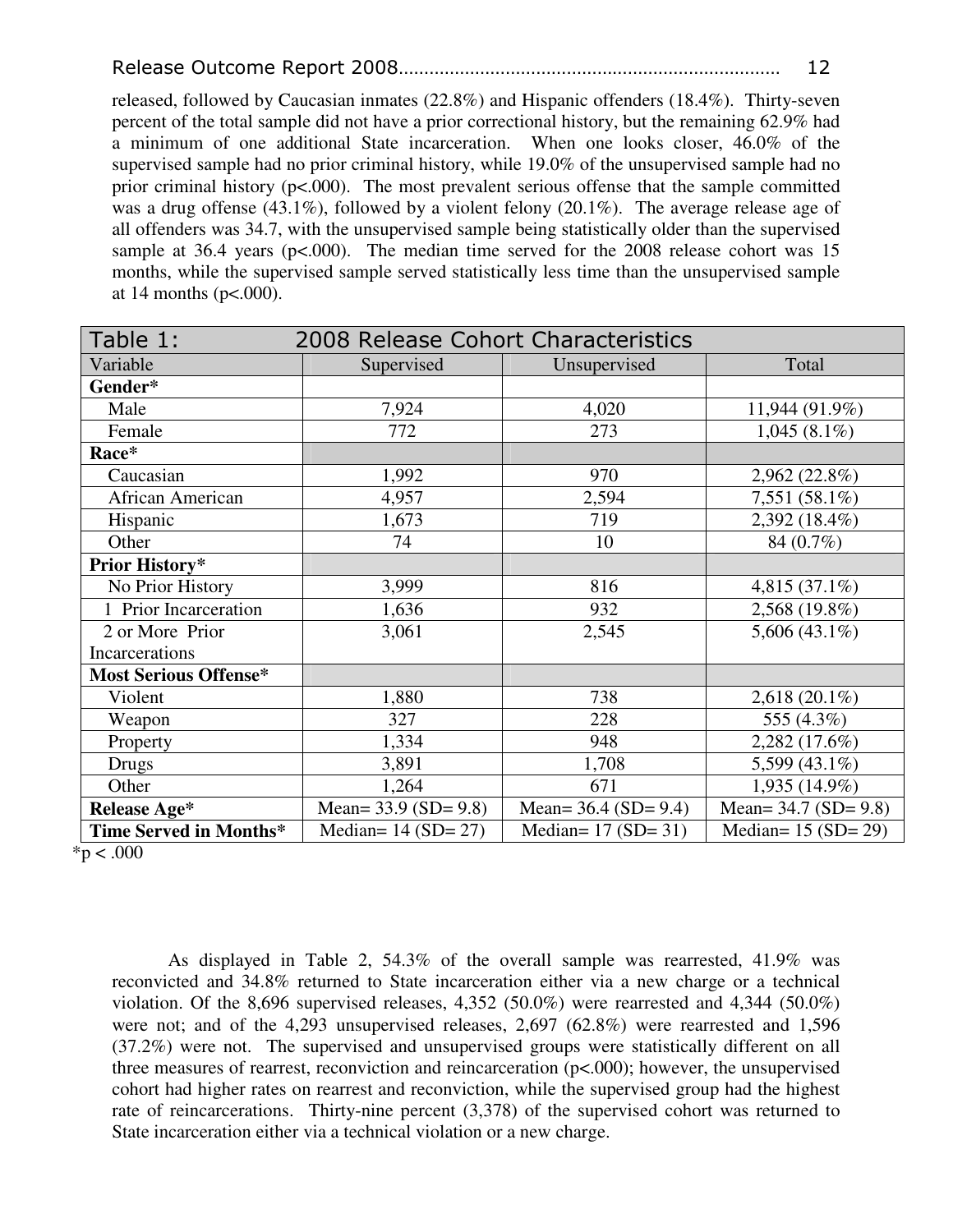Examining the rearrested groups further reveals a higher and earlier incidence of re-arrest among unsupervised release cohort members. Slightly over half, 2,296 (52.8%) of the "Supervised and Re-arrested" group were rearrested within 12 months of their release. In comparison, for almost as many 1,279 (47.4%) of the "Unsupervised and Re-Arrested" group, the arrest occurred within the first six months, and by 12 months of release the cumulative total re-arrested was 1,881 (69.7%).

| Table 2:                            | 2008 Release Cohort Recidivism Characteristics |                       |                       |
|-------------------------------------|------------------------------------------------|-----------------------|-----------------------|
| Variable                            | Supervised                                     | Unsupervised          | Total                 |
| Rearrest*                           |                                                |                       |                       |
| Yes                                 | 4,352                                          | 2,697                 | 7,049 (54.3%)         |
| N <sub>o</sub>                      | 4,344                                          | 1,596                 | 5,940 (45.7%)         |
| Reconviction*                       |                                                |                       |                       |
| Yes                                 | 3,247                                          | 2,197                 | 5,444 (41.9%)         |
| N <sub>o</sub>                      | 5,449                                          | 2,096                 | $7,545(58.1\%)$       |
| Reincarceration*                    |                                                |                       |                       |
| Yes                                 | 3,378                                          | 1,149                 | 4,527 (34.8%)         |
| N <sub>o</sub>                      | 5,318                                          | 3,144                 | 8,462 (65.2%)         |
| Time to Rearrest*                   |                                                |                       |                       |
| No Rearrest                         | 4,344                                          | 1,596                 | 5,940 (45.7%)         |
| 6 Months                            | 1,294                                          | 1,279                 | 2,573 (19.8%)         |
| 7-12 Months                         | 1,002                                          | 602                   | 1,604(12.3%)          |
| 13-18 Months                        | 781                                            | 324                   | $1,105(8.5\%)$        |
| 19-24 Months                        | 562                                            | 224                   | 786 (6.1%)            |
| 25-30 Months                        | 438                                            | 161                   | 599 (4.6%)            |
| 31-36 Months                        | 275                                            | 107                   | 382 (2.9%)            |
| Time to Rearrest (days)*            | Median= $369 (SD=289)$                         | Median= $228(SD=272)$ | Median= $311(SD=287)$ |
| <b>Time Parole Violation (days)</b> | Median= $329 \text{ days}$ (SD= $287$ )        |                       |                       |

 $*p < .000$ 

 As can be seen in Table 3 below, when compared to the previous 2007 cohort, the State of New Jersey continues to experience a downward trend in all three categories of recidivism. The full 2008 release cohort experienced a 5.26% decrease in the percentage of re-arrests, a 6.66% decrease in the percentage of re-convictions and a 5.40% decrease in the percentage of reincarcerations, as compared to the 2007 release cohort. This is a percent change difference. This decrease is consistent with the State of New Jersey's commitment to reducing recidivistic activity, and is expected to continue with a pending focus on breaking the addiction cycle through drug courts.

| <b>Table 3: Three Year Comparison of Percentages</b> |                  |                      |                         |
|------------------------------------------------------|------------------|----------------------|-------------------------|
| <b>Release Year</b>                                  | <b>Re-Arrest</b> | <b>Re-conviction</b> | <b>Re-incarceration</b> |
| 2006                                                 | 57%              | 47%                  | 34%                     |
| 2007                                                 | 57%              | 45%                  | 37%                     |
| 2008                                                 | 54%              | $42\%$               | $35\%$                  |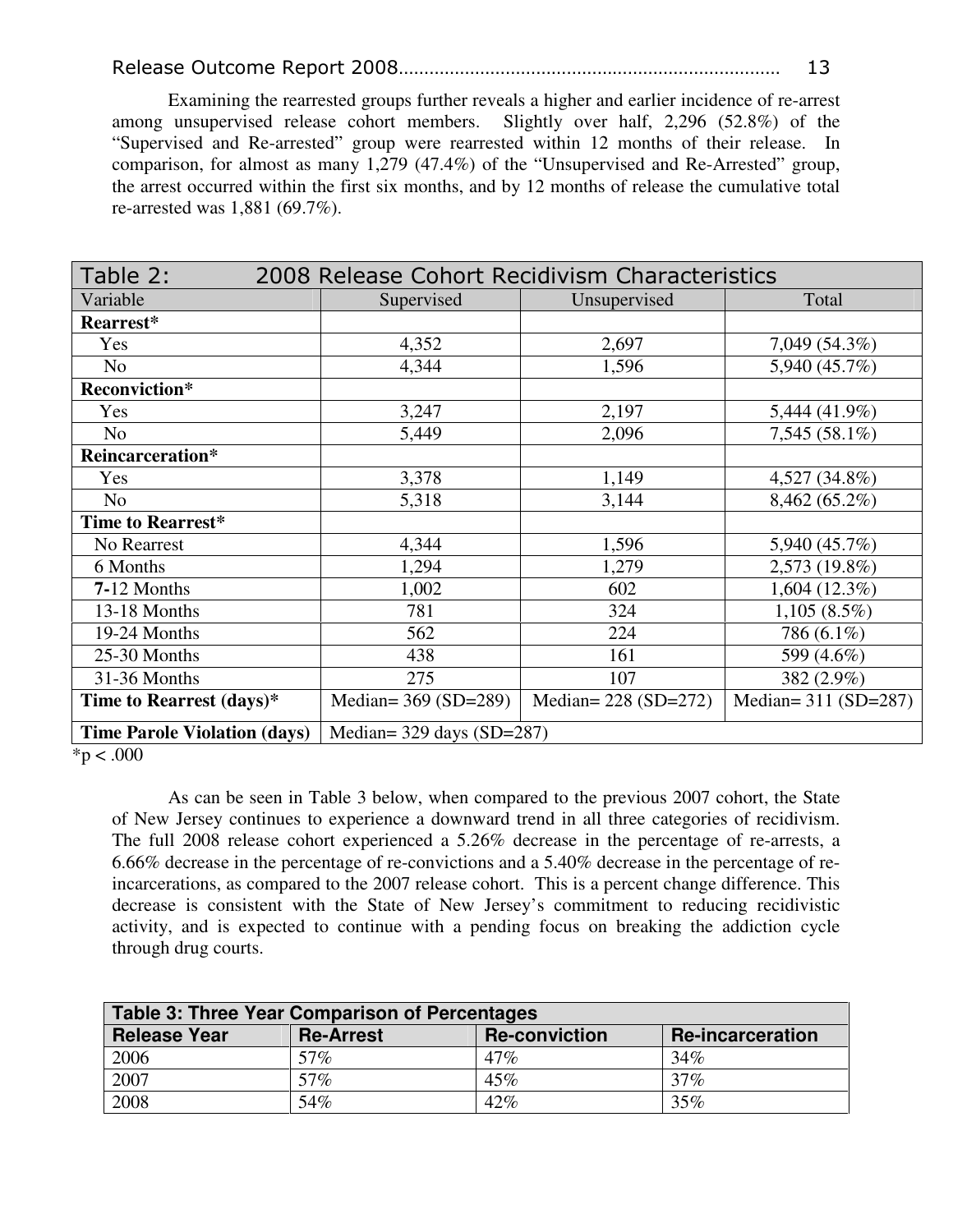Figure 1 below depicts only those offenders who were rearrested within the follow-up period of three years (n=7,049). Overall 50% of inmates released to parole supervision were rearrested, and 62% of inmates released at their maximum custodial term were re-arrested at the 36 month mark. Time to arrest was examined at six month intervals. A substantial proportion of the recidivists were rearrested shortly after release, particularly the unsupervised sample.



#### **Figure 1. Cumulative Overall Re-Arrest Rates CY2008 NJ-DOC Release Cohort Recidivists Only (n = 7,049)**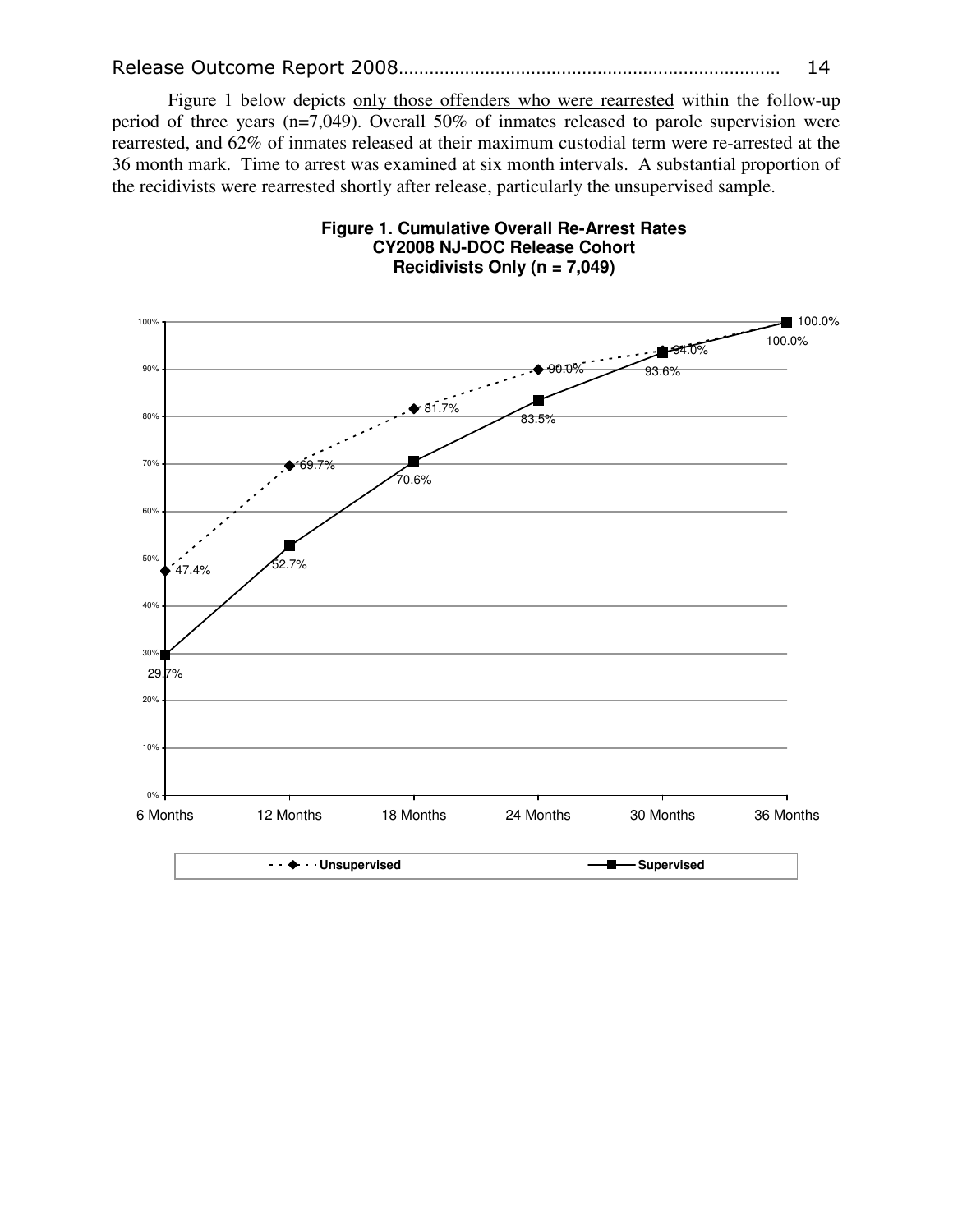

**Figure 2. Most Serious Type of Offense Index & Re-Arrest Offenses CY2008 NJ-DOC Release Cohort** 

As graphically displayed in Figure 2, a breakdown of offense categories<sup>7</sup> was analyzed. Based on the New Jersey Criminal Code, offenses were broken down into five categories: violent, weapons, property, drug, and other. (The other category is a general category for offenses not captured by the other four main crime types). These offense types are based on the most serious offense for which offenders were convicted.

The left side of Figure 2 represents the most serious charge that led to the offender's incarceration during the study period (i.e. the "index offense"). These percentages are based on the entire sample of offenders (n=12,989). As depicted in the graph, drug offenses account for the largest proportion of index offenses at 43.1%, followed by violent offenses (20.2%), property offenses (17.6%), "other" offenses (14.9%), and weapons offenses (4.3%).

The right side of the graph illustrates the type of offense committed by recidivists, or the first crime committed after release from incarceration. When focusing on the much smaller pool of recidivists (n=7,049), rates of offender "specialization" become much clearer. For instance, of those violent offenders who recidivated (returned to custody on a new offense) 75.4% recommitted violent crimes. The pattern of offender specialization was present across all offense types: weapons recidivists (58.5%), property recidivists (76.6%), drug recidivists (82.8%), and other recidivists (66.3%). Drug offenders appear as the most specialized, as expected.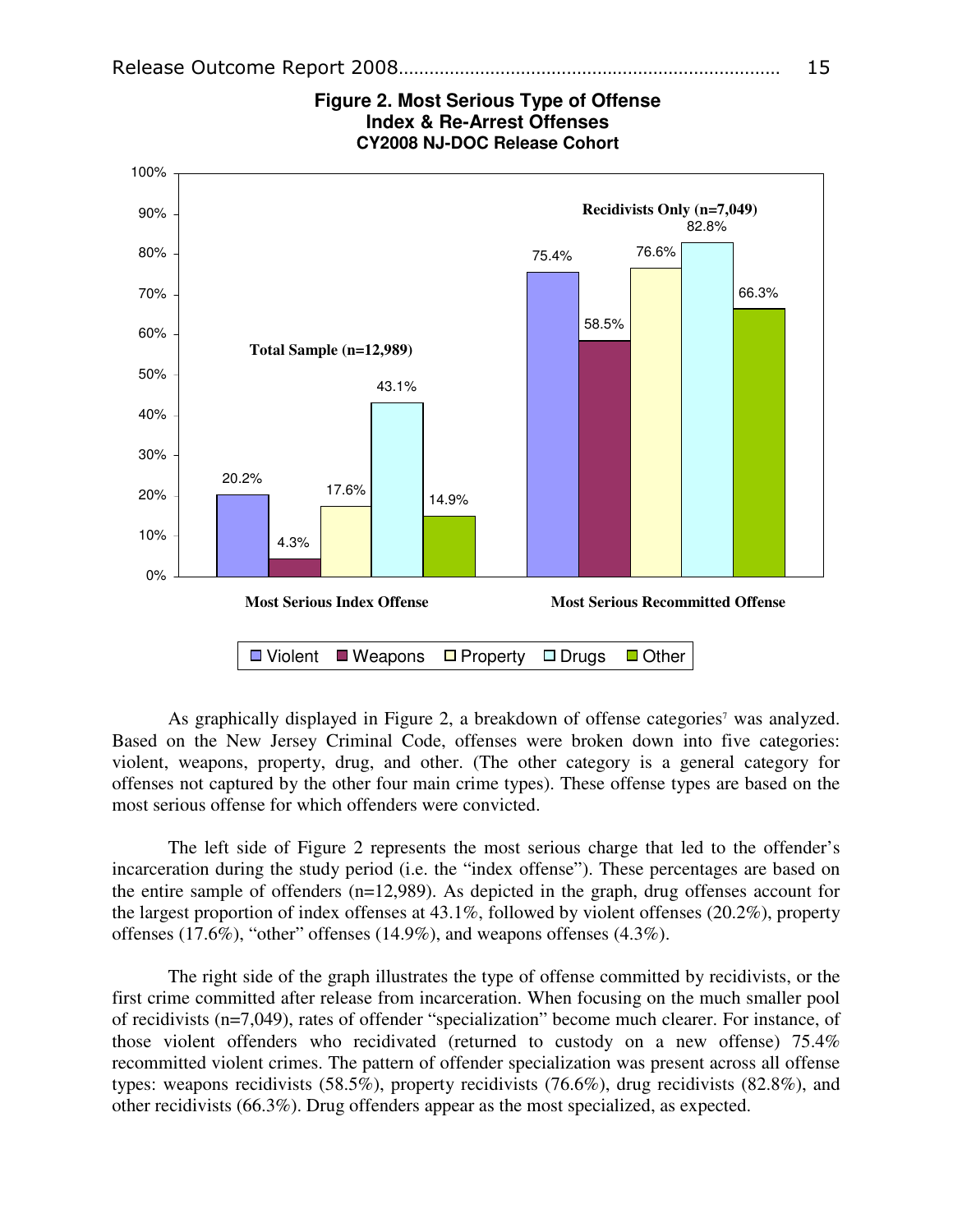|--|--|

#### *Factors Associated with Recidivism*

This outcome study examined differences between those who did and those who did not recidivate (re-arrest) on a number of variables often assumed to contribute to recidivistic behavior. The analysis of bivariate and multivariate relationships revealed that for this released population, eight factors were associated with re-arrest within three years. These factors included prior correctional history, age at release, length of time served, type of committing/admitting offense, race/ethnicity, gender, LSI-R score and an offender's release type (supervised vs. unsupervised). The factors entered in the model explained almost 20% of the variance in the dependent variable of re-arrest.

*Prior Correctional History.* Prior correctional history was significantly related to the likelihood of rearrest. First, 43% of the full sample of released offenders had a minimum of two previous state incarcerations and an additional 19.8% had one prior state incarceration term, totaling 63% of the sample of inmates. Fifty-six percent of offenders who had served one prior correctional term were rearrested, and over 68% of offenders who served two or more were rearrested, while 37% of those with no prior incarceration were re-arrested  $(x^2=1006, df=2, p<000)$ . Multivariate statistics shed further light, indicating that if offenders had one prior correctional incarceration, the odds of a re-arrest were almost doubled. If an offender had two prior correctional incarcerations or more, the odds of a re-arrest tripled.

*Age at release*. Younger offenders were more likely to have been rearrested than older offenders; the differences across age were statistically significant. Offenders who recidivated were younger than non-recidivists (33 years vs. 37 years,  $t=18.53$ ,  $df=12987$ ,  $p<0.000$ ). Multivariate statistics indicated that age was inversely related to the odds of rearrest; for every one year increase in age, the offender's odds of a new arrest decreased by a factor of almost one (0.95).

Length of time served<sup>8</sup>. Offenders were more likely to be rearrested for a new crime if they served shorter amounts of time. Offenders who were rearrested served on average 21.5 months in prison, while non-recidivists served 26.3 months  $(t=8.83, df=12987, p<.000)$ .

*Type of Committing Offense*. The type of instant offense the offender committed was significant in bivariate tests of independence and multivariate regression models predicting a new arrest. Specifically, offenders who committed weapons (58% re-arrest), property (62.4% re-arrest) and drug offenses (58% re-arrest) were rearrested proportionally more than offenders who committed a violent crime  $(x^2=248.91, df=4, p<.000)$ . Offenders who committed weapons, property and drug offenses had an increased probability of a new arrest, with property offenders maintaining the highest odds of re-arrest (1.64), with drug offenses close behind (1.26). Violent offenders were rearrested proportionally less than other types of offenders.

*Race/Ethnicity*. The variable of race/ethnicity was significant in bivariate tests of independence and multivariate regression models. Proportionally, African American offenders (62%) were rearrested more, compared to Caucasian (47%) and Hispanic (42%) offenders ( $x^2$ =418.14, df=3, p<.000). Almost 66% of offenders who were re-arrested were African American. Multivariate statistics indicated that race/ethnicity was predictive of rearrest, particularly, compared to Caucasians, African Americans had increased odds of a re-arrest of 1.29. Additionally, when compared to Caucasians, Hispanics and Asians had decreased odds of a re-arrest.

*Gender.* Released males were much more likely to have been rearrested than females (even considering their disproportional representation); the difference was statistically significant.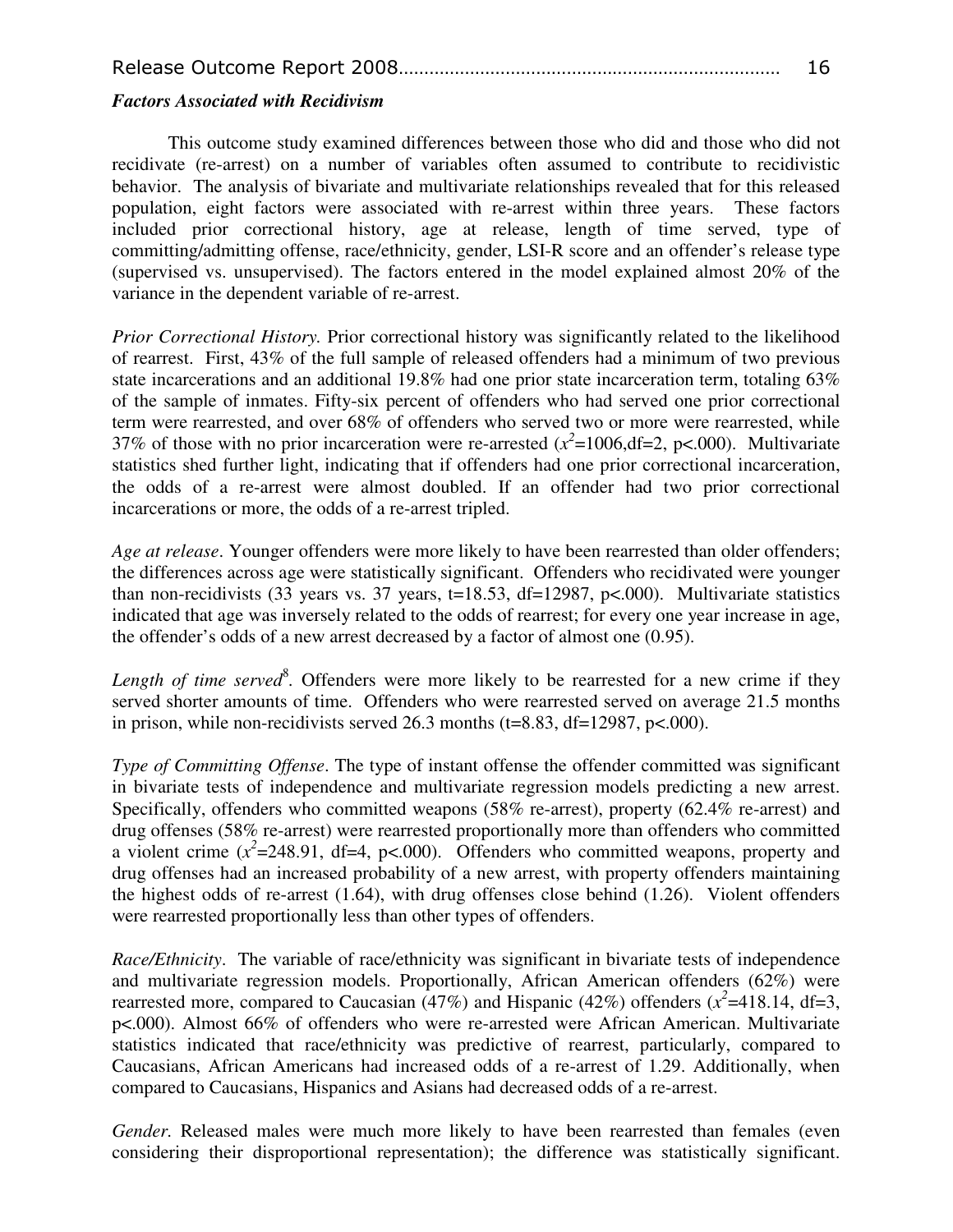The recidivism rate for males was higher for new arrest within three years of release (55% vs. 42%,  $x^2$  = 64.59, df=1, p<.000). Approximately 94% of all releases who were re-arrested were male. Utilizing multivariate statistics indicated that being female decreased the odds of re-arrest by .799.

*LSI-R Score.* The Level of Services Inventory-Revised is a risk and needs assessment instrument used to measure an offender's level of recidivism risk. Higher scores on the scale indicate an offender is at increased risk for recidivism. Bivariate tests of independence indicated offenders who recidivated tested higher on the LSI-R measure, with recidivists scoring 25.9 and nonrecidivists scoring 23.4 (t=20.97, df=11,428, p<.000). Multivariate statistics indicated that LSI-R Score was positively correlated to odds of rearrest; with an offender's odds of a new arrest increasing by a factor of 1.04 for each additional point scored.

*Release Type*. Bivariate tests of independence showed that unsupervised offenders were more likely to have been rearrested than supervised offenders, with 62.8% of unsupervised offenders committing a new crime compared to  $(50.0\%)$  of supervised offenders  $(x^2=189.06, df=1,$ p<.000). Multivariate statistics also indicated that supervision level was predictive of rearrest, with lack of supervision increasing odds of rearrest by a factor of 1.3.

#### **Juvenile Justice Commission**

The reporting of results begins with a focus on an examination of the overall recidivism rates for youth released from JJC custody in 2008. As shown in Figure 3, the rate of recidivism increased over time through the three-year period for each of the three measures, although there is a noticeable tapering off beyond 24 months. By one year following release, 66.6% of the youth released in 2008 had a new court filing/arrest. In addition, more than one-half (54.5%) committed a new offense resulting in an adjudication/conviction, while 27.8% offended resulting in a new commitment to a State facility. At two years following release, recidivism rates had increased considerably: more than three-quarters (81.7%) had a new court filing/arrest, 69.5% a new adjudication/conviction, and 35.8% a new commitment to a State facility. By three full years after release, recidivism rates rose to more than eight in ten (85.0%) for new court filings/arrests, 73.3% for new adjudications/convictions, and 38.7% for new commitments.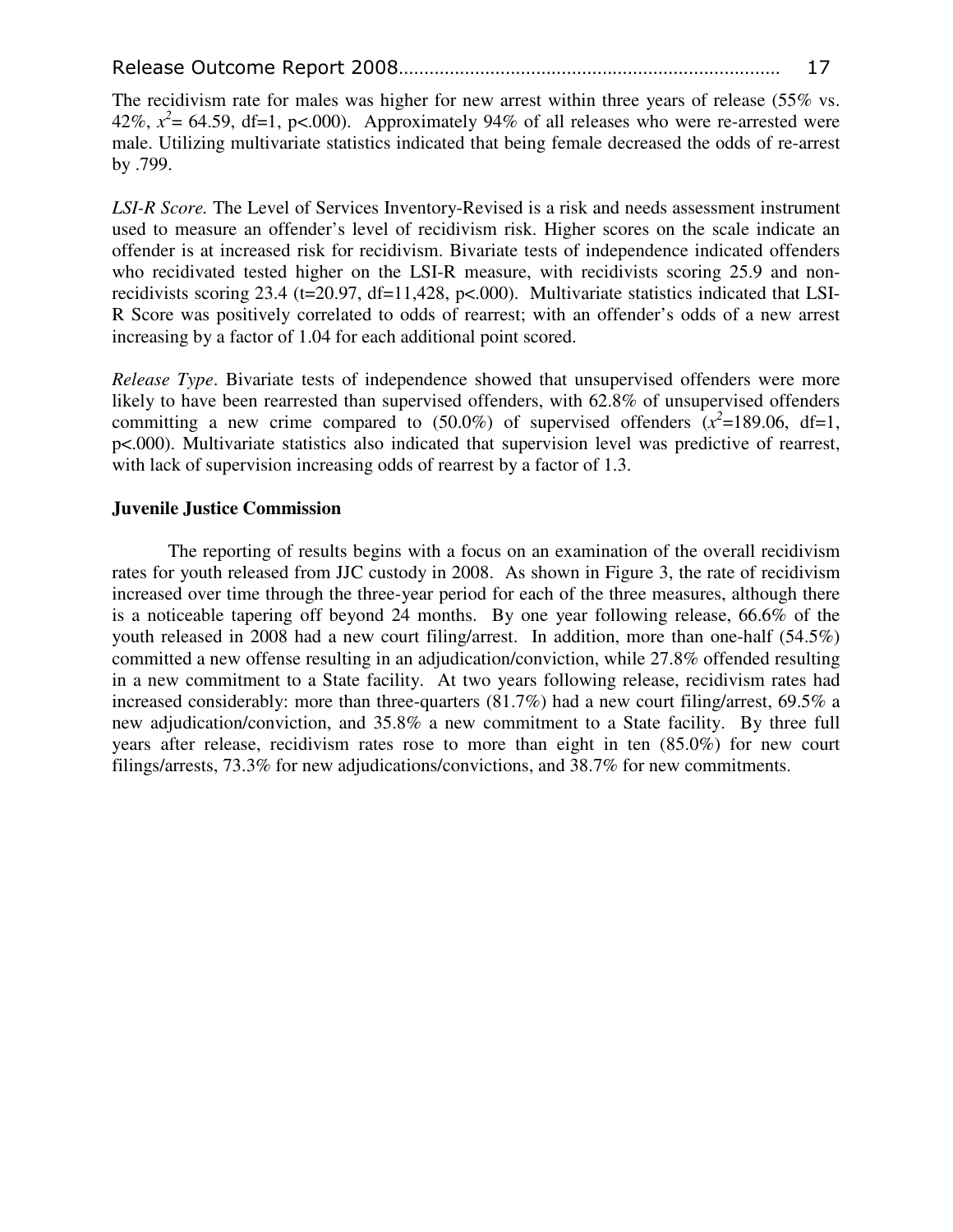

Figure 3. Overall Recidivism Rates for Youth Released from JJC Custody in 2008

 The study also examined average time to recidivate (in days) for all youth re-offending within three years. Average time to recidivate (i.e., to re-offend) was as follows:

- for those with a new court filing/arrest, 236 days;
- for those with a new adjudication/conviction, 256 days; and
- for those with a new commitment, 281 days.

In other words, it took (on average) about eight months for youth with new court filings/arrests to re-offend, and almost nine months for those with new adjudications/convictions to re-offend. Further, those with a new commitment took more than nine months to re-offend.

 A closer look at *recidivists only* (i.e., those who re-offended within three years) revealed that a large share of recidivating youth re-offended within six months of release, with a disproportionate share doing so within one year. Specifically, with regard to youth with a new court filing/arrest, 52.4% recidivated within six months, and 78.3% within the first year. Close to one-half (48.3%) of youth with a new adjudication/conviction re-offended within six months, and 74.4% did so within the first year. Finally, 45.3% of those who received a new commitment re-offended within six months, while 71.8% did so within the first year.

 A substantial proportion *of the recidivists* did so shortly after release, i.e., within three months of release. Specifically, among the recidivists, 31.4% of those with a new court filing/arrest, 29.3% of those with a new adjudication/conviction, and 30.5% of those with a new commitment re-offended within three months of their release from JJC custody.

#### *Recidivism by Offender Status*

Only small differences were found between committed and probationer youth with regard to their likelihood of recidivating; none of those differences were statistically significant.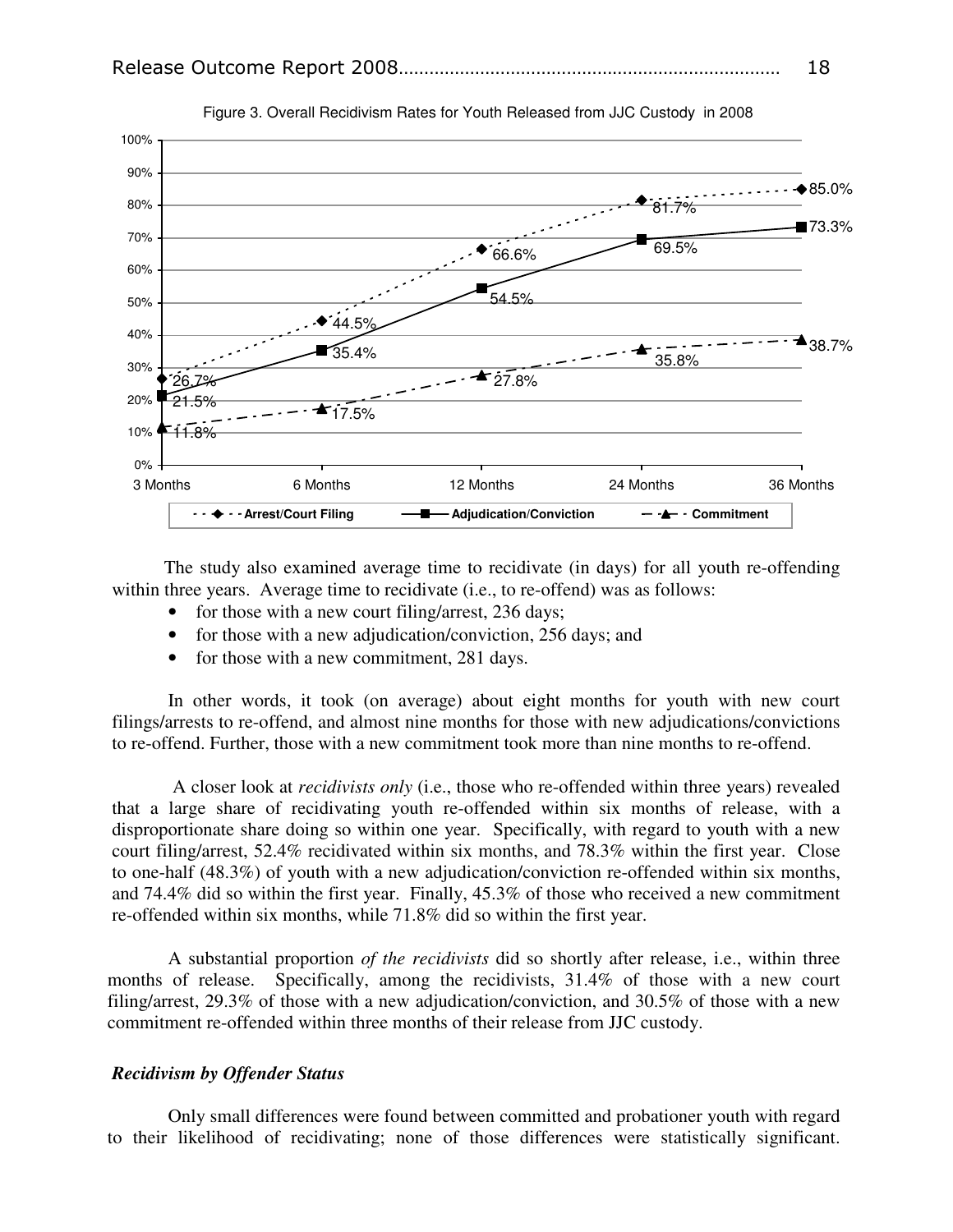Probationers were slightly more likely to receive a new court filing/get arrested within the threeyear period (probationers =  $85.8\%$ ; committed =  $84.7\%$ ). Probationers were also slightly more likely to re-offend and receive an adjudication/conviction (74.3% vs. 72.8%). Finally, committed youth were slightly more likely to re-offend and receive a new commitment (39.8% vs. 36.5%).

With regard to the time it took to recidivate, committed youth took somewhat longer than probationers to re-offend for new court filings/arrests (244 days vs. 219 days), and for adjudications/convictions (261 days vs. 246 days). Committed youth also took slightly longer to re-offend for new commitments (283 days vs. 278 days). None of the differences were statistically significant.

#### *Factors Associated with Recidivism*

This recidivism study examined differences between those who did and those who did not recidivate in terms of a limited number of factors (i.e., variables) available for examination. The analysis of bivariate relationships revealed that for this released population, among the variables having substantial portions of both committed and probationer youth data available, ten factors were associated at a statistically significant level ( $p<.05$ ) with recidivism within three years (on one or more of the three measures). These factors included gender, age at release, race/ethnicity, municipality of residence, number of total adjudications of delinquency, type of committing/admitting offense, degree of committing/admitting offense, Reading Proficiency, Math Proficiency, and Educational Classification Status.

*Gender*. Released males were much more likely to have recidivated than females; the difference was statistically significant for each of the three measures. The recidivism rate for males was substantially higher for new court filings/arrests within three years of release (86.6% vs. 60.7%, p=.000); for new adjudications/convictions  $(75.2\%$  vs.  $44.3\%$ , p=.000); and for new commitments  $(40.4\% \text{ vs. } 13.1\%, \text{ p} = .000)$ .

*Age at Release*. Younger juveniles were more likely to have recidivated than older juveniles; the differences across age were statistically significant for each of the three measures. For new court filings/arrests, recidivists were younger than non-recidivists (17.6 years vs. 18.0, p=.002). Similarly, those with a new adjudication/conviction were younger at the time of release than those without a new adjudication/conviction (17.6 vs. 18.0, p=.000). The same was true for new commitments (17.3 vs. 17.9, p=.000).

*Race/Ethnicity*. Released African American youth were most likely to have had a new court filing/arrest (88.1%), followed by Caucasian youth (78.2%), Hispanic youth (76.5%), and Other youth (75.0%) of four youth. This difference in new court filings/arrests across race/ethnicity was statistically significant (p=.000). African American youth (78.1%) were also most likely to have received a new adjudication/conviction, followed by Other youth (75.0%), Hispanic youth  $(62.0\%)$ , and then Caucasian youth  $(56.4\%)$ ; also statistically significant (p=.000). Finally, the difference for new commitments across race/ethnicity was also statistically significant (p=.000), with a total of 44.5% of African American youth receiving a new commitment, followed by 27.3% of Hispanic youth, 25.0% of Other youth, and 14.1% of Caucasian youth.

As part of the analysis, race/ethnicity was recoded into "minority" and "nonminority" categories (with Caucasian the sole race/ethnicity category coded as nonminority). Those categorized as minority (i.e., youth of color) were generally more likely to have recidivated. The differences were statistically significant for new adjudication/convictions (p=.000), and for new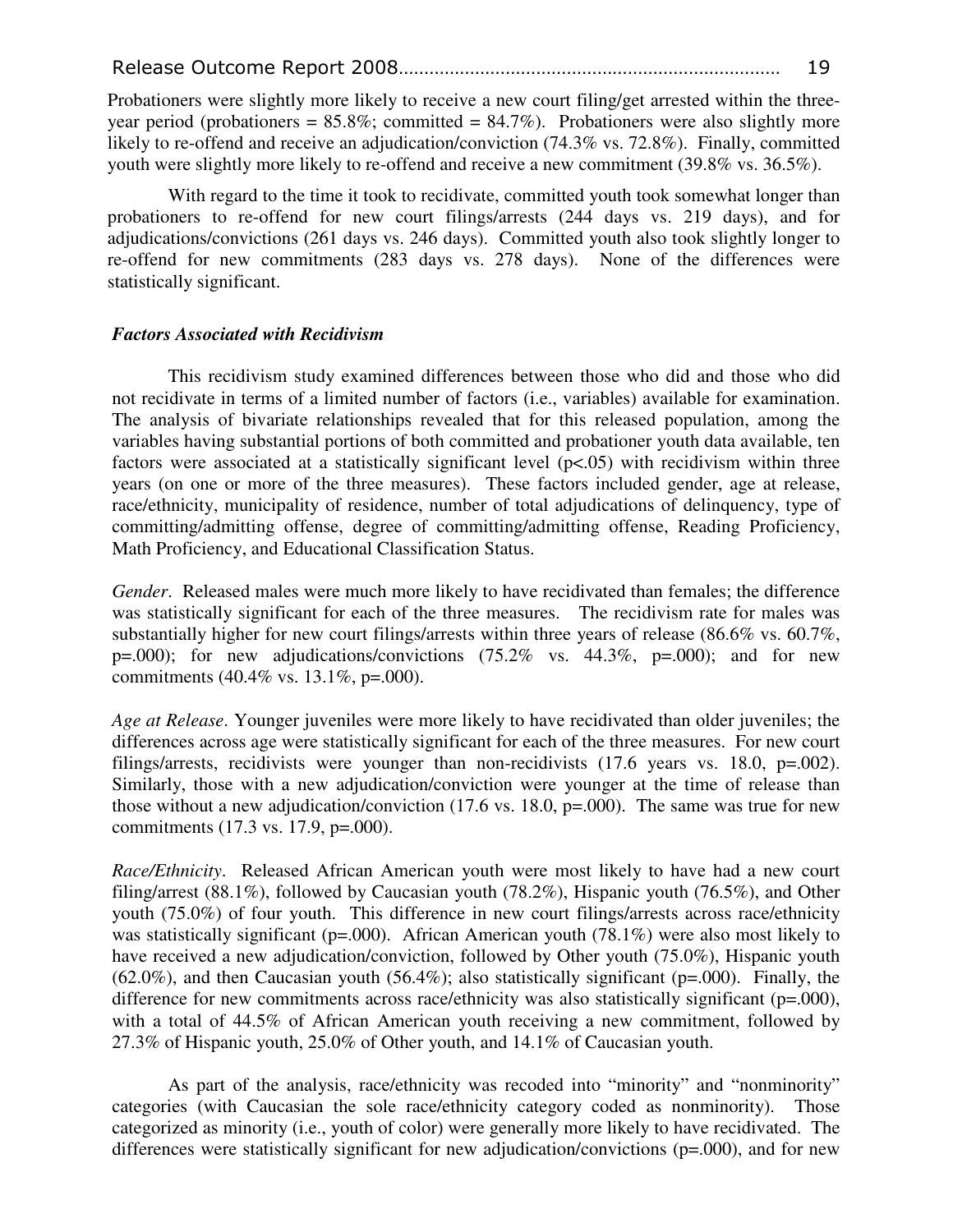commitments (p=.000), where the greatest difference was evident, but not for new court filings/arrests. Specifically, regarding new commitments, minority youth received a new commitment at a rate of 40.9%, as compared with 14.1% for nonminority youth.

*Municipality of Residence*. Released youth were categorized as residing in one of the six most densely populated New Jersey cities (six Major Urban areas), or not.<sup> $\overline{9}$ </sup> Those residing in the Major Urban areas were more likely than those in non-Major Urban areas to have recidivated based on new court filings/arrests (89.1% vs. 81.4%, p=.001); new adjudications/convictions  $(79.3\% \text{ vs. } 68.0\%, \text{ p} = .000)$ ; and new commitments  $(46.6\% \text{ vs. } 31.8\%, \text{ p} = .000)$ .

*Number of Adjudications*. The average number of adjudications of delinquency at the time of commitment/admission to the JJC (both prior and current adjudications) for the released population was 6.7. The average was significantly greater for youth who experienced a new court filing/arrest within three years of release than for those who did not  $(7.0 \text{ vs. } 4.8, \text{ p} = .000)$ . The same was true for new adjudications/convictions  $(7.0 \text{ vs. } 5.7, \text{ p} = .000)$ , and for new commitments (7.4 vs. 6.2, p=.000).

*Type of Offense*. Youth committed/admitted to the JJC for CDS offenses and weapons offenses were both most likely to have had a new court filing/arrest within three years (91.5%), followed by those entering with public order offenses (89.2%), property offenses (88.4%), Violations of Probation, VOPs (84.7%), and then persons offenses (76.3%). The difference in new court filings/arrests by offense type was statistically significant (p=.000). For new adjudications/convictions, the highest recidivism rate was for youth with CDS offenses (84.0%), followed by those with public order offenses (81.5%), weapons offenses (76.3%), property offenses (73.6%), VOPs (71.9%), and, finally, persons offenses (63.5%). The difference was also statistically significant  $(p=000)$ . Finally, for new commitments, youth with weapons offenses had the highest recidivism rate (54.2%), followed by those with CDS offenses (47.6%), public order offenses (40.0%), property offenses (38.8%), VOPs (36.4%), and persons offenses  $(30.3\%)$ . The difference in new commitment rate was also statistically significant ( $p=0.001$ ).

*Degree of Offense*. Youth committed/admitted to the JJC for Disorderly Persons or Petty Disorderly Persons offenses (DP/PDP) were most likely to have had a new court filing/arrest within three years (90.6%), followed by those entering with  $3<sup>rd</sup>$  degree offenses (89.7%),  $2<sup>nd</sup>$ degree offenses (85.2%), VOPs, which have no designated degree (84.7%),  $4<sup>th</sup>$  degree offenses  $(84.1\%)$ , and, finally, 1<sup>st</sup> degree offenses (57.1%). The difference in new court filings/arrests by degree of offense was statistically significant  $(p=0.00)$ . For new adjudications/convictions, the highest recidivism rate was also for youth with DP/PDP offenses (79.7%), followed by  $3<sup>rd</sup>$  degree offenses (79.4%),  $4^{\text{th}}$  degree offenses (73.9%), VOPs (71.9%),  $2^{\text{nd}}$  degree offenses (71.0%) and then  $1<sup>st</sup>$  degree offenses (45.7%). The difference was also statistically significant (p=.000). Finally, for new commitments, youth with  $4<sup>th</sup>$  degree offenses had the highest recidivism rate (46.4%), followed by  $3^{rd}$  degree offenses (44.4%), DP/PDP offenses (39.1%), VOPs (36.4%), 2<sup>nd</sup> degree offenses (34.1%), and  $1<sup>st</sup>$  degree offenses (21.4%). The difference in new commitments was also statistically significant (p=.003).

*Reading Proficiency (Grade Level Equivalency).* The MAP Reading Test is a standardized assessment tool used as an indicator of preparedness for NJ high school proficiency exams. It is considered to be one of several available ways to assess academic achievement. The average grade level equivalent for Reading based on the MAP Test was 5.2. Statistically significant differences were found for all three measures. For new court filings/arrests, the average grade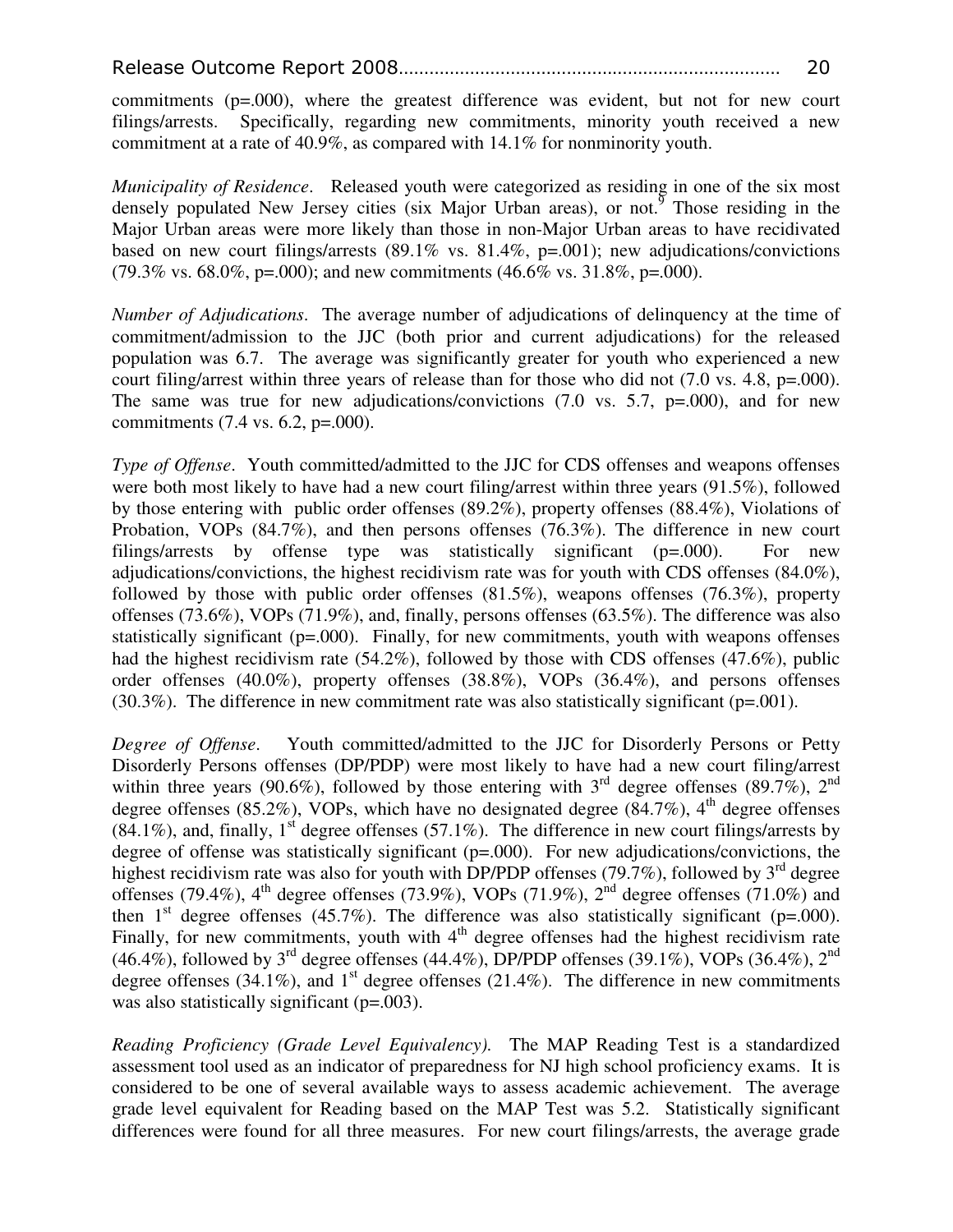level for recidivists was lower (5.1 vs. 6.3, p=.000). The same was true for new adjudications/convictions  $(5.0 \text{ vs. } 6.2, \text{ p} = .000)$ , and for new commitments  $(4.8 \text{ vs. } 5.6, \text{ p} = .000)$ .

*Math Proficiency (Grade Level Equivalency).* The MAP Math Test also serves as an indicator of preparedness, here with regard to the area of Math proficiency. The average grade level equivalent for Math based on the MAP Test was 5.1. Statistically significant differences, again, were found for all three measures. For new court filings/arrests, the average grade level for recidivists was lower  $(5.0 \text{ vs. } 5.9, \text{ p} = 0.001)$ . The same was true for new adjudications/convictions  $(4.8 \text{ vs. } 5.8, \text{ p} = .000)$ , and for new commitments  $(4.6 \text{ vs. } 5.4, \text{ p} = .000)$ .

*Education Classification Status (Special Education).* For the overall released youth population, 53.4% received special education, while the remaining 46.6% received regular education activities. Education classification status was related to recidivism, at a statistically significant level, for both the new court filings/arrests and new adjudications/convictions measures. Specifically, for new court filings/arrests, 87.7% of the educationally classified youth recidivated compared with 81.7% of those not classified (p=.009). Also, for new adjudications/convictions, 76.4% of the educationally classified youth recidivated compared with 69.6% of those not classified  $(p=.017)$ .

In addition to the above analysis, *multivariate analysis* was undertaken using logistic regression. The six explanatory factors above (based on bivariate analysis) that were found to be appropriate for the procedure were included in the analysis: gender, age at release, total number of adjudications of delinquency, municipality of residence (i.e., six Major Urban vs. non-Major Urban), MAP Reading Test Grade Level Equivalent, and Education Classification Status. The statistical procedure examined the effects of the six factors on recidivism (*measured as new court filings/arrests*) for the released population. The analysis found that when analyzed together, gender (p=.000), total adjudications (p=.000), MAP Reading Test Grade Level Equivalent ( $p=.032$ ), and age at release ( $p=.049$ ) each demonstrated independent significant relationships with recidivism, while municipality of residence and Education Classification Status no longer maintained a significant relationship with re-offending.

Finally, in addition to the recidivism analyses described above, several additional characteristics of released juveniles were examined, with a primary concern for their relationship *with the new court filings/arrests measure*. The focus was on areas of youths' functioning and needs. For these additional variables, data is collected either exclusively or largely on JJC's committed youth (rather than on JJC's probationers). As a result, the findings are relevant largely for the JJC's committed population. Statistically significant relationships with recidivism (i.e., new court filings/arrests) were found as follows:

> • Recidivists were found to have higher need scores regarding their levels of need, for total (overall) need ( $p=.001$ ), in the substance abuse need area ( $p=.000$ ), the peers/role models need area (p=.004), and the attitudes/behavior need area (p=.014), based on the JJC's Comprehensive Informational Assessment (CIA). The CIA tool assesses levels of need on eight separate life domains along with an overall assessment of total need. The domains include: family/household; educational/vocational; substance abuse; peers/role models; attitudes/behaviors (reflecting anti-social attitudes, related anger control issues, and motivation/readiness to change); use of time/leisure activity; medical/physical health; and psychological/mental health.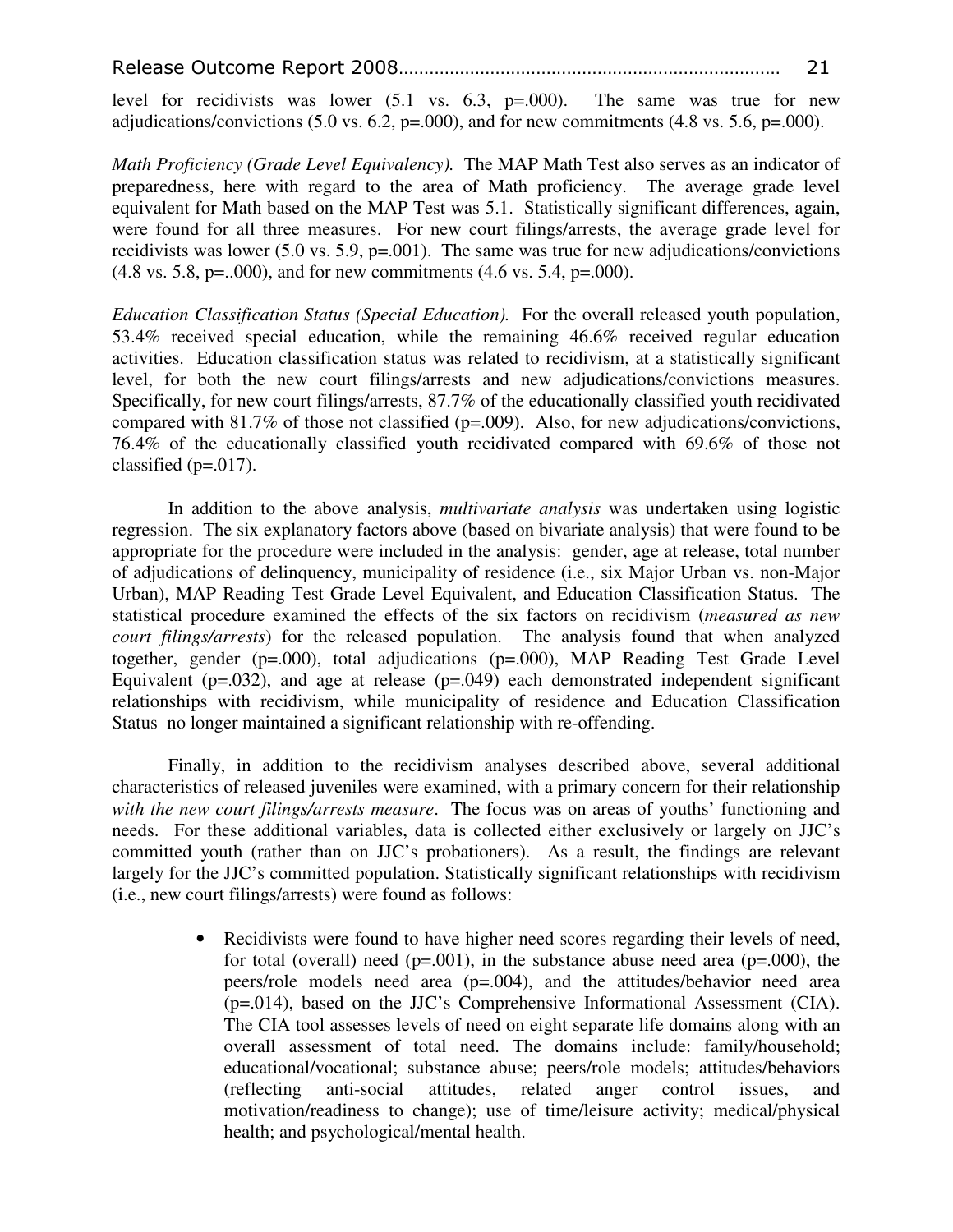- Recidivists had a somewhat lower average GAF score than non-recidivists (50.2) vs. 51.8, p=.013). The average score for the released population on the Global Assessment of Functioning (GAF) was 50.4 reflective of moderate symptoms or moderate difficulty in various areas of functioning. The GAF is a numerical scale (0 through 100) used by mental health clinicians and doctors to rate the social, occupational, and psychological functioning of individuals. A higher score represents an assessment of higher levels of functioning.
- Recidivists had a somewhat lower composite score of functional intelligence than non-recidivists (82.7 vs. 85.3, p=.032), based on the Kaufman Brief Intelligence Test (KBIT). The average score for the released population on the KBIT was 83.0. Test results indicated that the JJC youth typically functioned well below the average range in terms of intelligence.

#### **MOVING FORWARD: JOINT AGENCY REAL TIME RECIDIVISM DATA MART**

The development of the Recidivism Data Mart continued throughout FY2012 and is near completion. The project began in 2011 with the establishment of information sharing partnerships among several of the state's criminal and information technology agencies including the Department of Corrections, Juvenile Justice Commission, State Parole Board, Administrative Office of the Courts, Office of the Attorney General and Office of Information Technology. Through the efforts of the Department of Corrections and its partner criminal and information technology agencies, contracted data mart development services were procured to provide the technical expertise required for the design and development of the data mart tool. Meetings were held throughout the year with agency research and evaluation, and information technology staff, along with senior management, to provide the business requirements essential for the development of the tool.

The initial deliverables for the project include providing several data marts to report on an integrated offender recidivism life cycle, and to report on the efficacy of program categories relative to recidivism. The tool will also function as an exploratory reporting environment against the overall data warehouse for research staff in each of the respective criminal justice agencies.

Loading of data to the data marts began in June 2012. It is anticipated that the data marts will be fully operational by early Fall 2012. Once fully developed, the tool will allow for near real time reports to be produced for agency administration on offender characteristics, program effectiveness and offender recidivism in order to ensure informed decision making and enhance public safety.

#### **CONCLUSION**

This report is the second in a series of reports measuring various outcomes relative to New Jersey's adult and juvenile offender populations and meets a legislative mandate. To this end, the New Jersey Department of Corrections (NJDOC), the New Jersey State Parole Board (NJSPB) and the Juvenile Justice Commission (JJC) examined the recidivism of a select cohort of offenders (juvenile and adult) released from the custody of each respective law enforcement agency in calendar year 2008. In addition to measuring overall recidivism levels, this report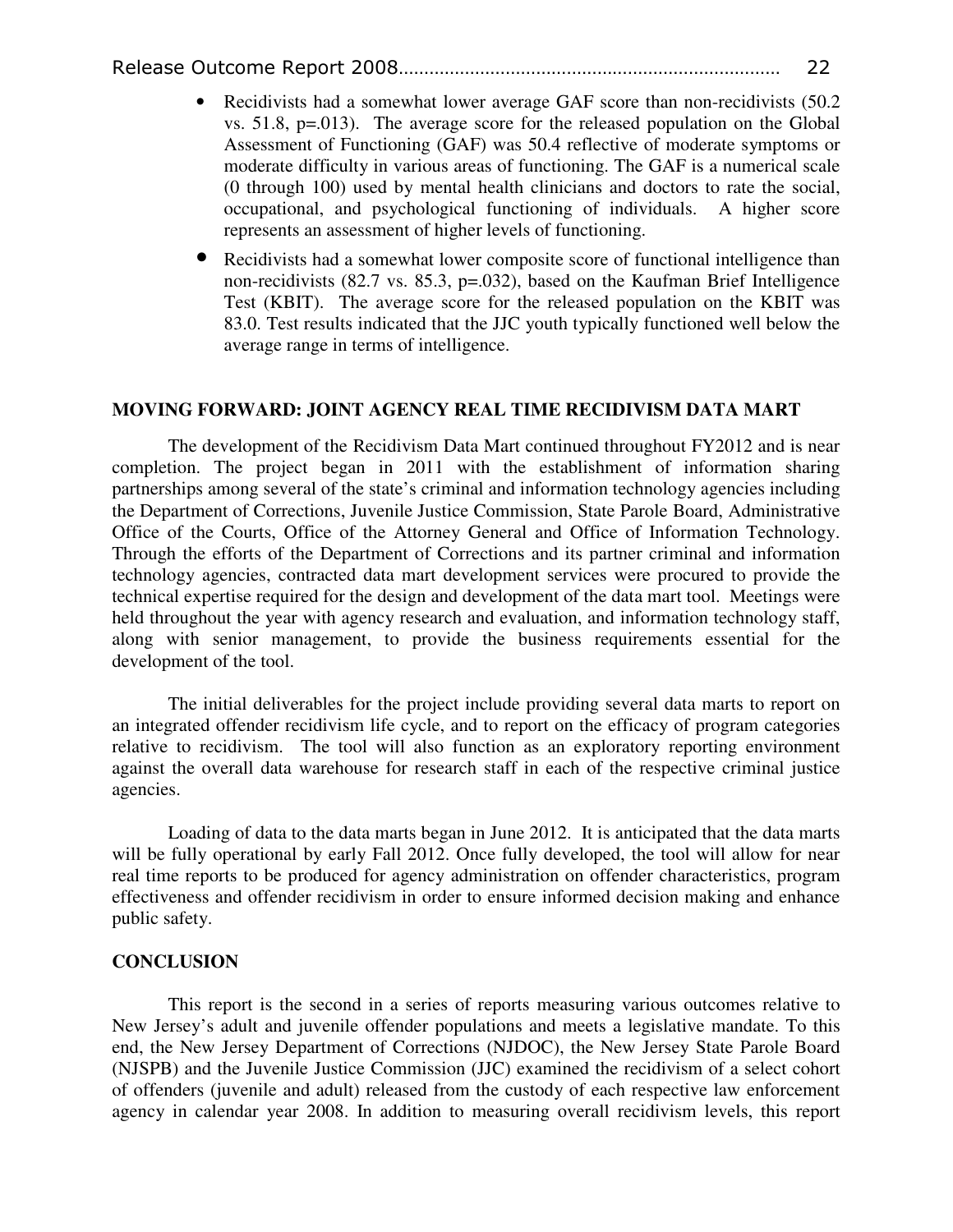describes adult and juvenile cohort characteristics, as well as analyzes those factors associated with recidivism. Both supervised (NJSPB) and unsupervised releases were examined.

Three measures of recidivism were examined: rearrest, reconviction and reincarceration. These three measures are defined somewhat differently according to the population being studied (juvenile or adult). The NJDOC defines recidivism in agreement with the Department of Justice, Bureau of Justice Statistics and the Pew Center on the States, while the JJC defines recidivism in accordance with the National Council of Juvenile Correctional Administrators (CJAC). All analyses presented the overall recidivism rates for offenders up to 36 months post release.

For juvenile offenders, at the three-year point, 85.0% of the youth released resulted in a court filing/arrest, 73.3% resulted in a re-offense leading to an adjudication/conviction, and 38.7% resulted in a re-offense leading to a new commitment to the JJC or to State prison. The results also indicate that juveniles began to re-offend in the early months after release from custody. Specifically, by the time youth had been released for three months, 26.7% of the released youth had a new court filing/arrest, 21.5% re-offended and were subsequently adjudicated/convicted, and 11.8% re-offended and were subsequently committed.

For adult offenders, regardless of their release type, 54.3% of the cohort was rearrested and this represented a 5.26% decrease from the 2007 release cohort. Approximately 42% of the adult cohort was reconvicted, this is a 6.6% decrease from the 2007 release cohort. Lastly, 34.8% of the adult cohort was reincarcerated, representing a 5.40% decrease from the 2007 release cohort. The average time to failure for those offenders who were rearrested, was just over one year (382 days; median=311, sd=287). Offenders were rearrested at extremely higher rates for the same types of crimes for which they originally served time; specifically, drug offenders recommitted drug offenses at the highest rate, while weapons offenses were the least repeated offenses.

In addition to investigating recidivism by release type and time to failure, demographic and incarceration variables were measured to identify which factors are associated with recidivism, and if related, their level of influence. For the adult cohort, several variables were found to correlate with and increase the odds of recidivism. These variables include race, gender, release age, prior incarceration, offense type, time served, release type and LSI-R score. In terms of demographic variables, those offenders who are younger, male, and African-American are at greater risk of reoffending. Moreover, unsupervised offenders, drug offenders, offenders serving shorter sentences, and offenders with lengthier correctional histories are more likely to recidivate. Prior correctional history was the largest contributor to re-arrest. Specifically, one prior incarceration almost doubled the odds of a re-arrest, while two or more tripled the odds of a re-arrest. These findings are in accordance with prior research. An offender's LSI-R score also proved to predict re-arrest, and showed a positive correlation. As an inmate's risk score increased, so did their odds of a re-arrest.

Bivariate analyses conducted on the juvenile sample revealed ten factors to be significantly related to recidivism (as measured by new court filings/arrests). Similar to the adult cohort, the following variables were highly correlated to juvenile re-offending: age (younger), gender (males), race/ethnicity (African-Americans), and type of instant offense (drug offenders). In addition, municipality of residence, number of delinquency adjudications, degree of offense, and education variables (reading and math proficiency; special education status) were all associated with a greater risk of recidivism. Finally, a multivariate analysis found that when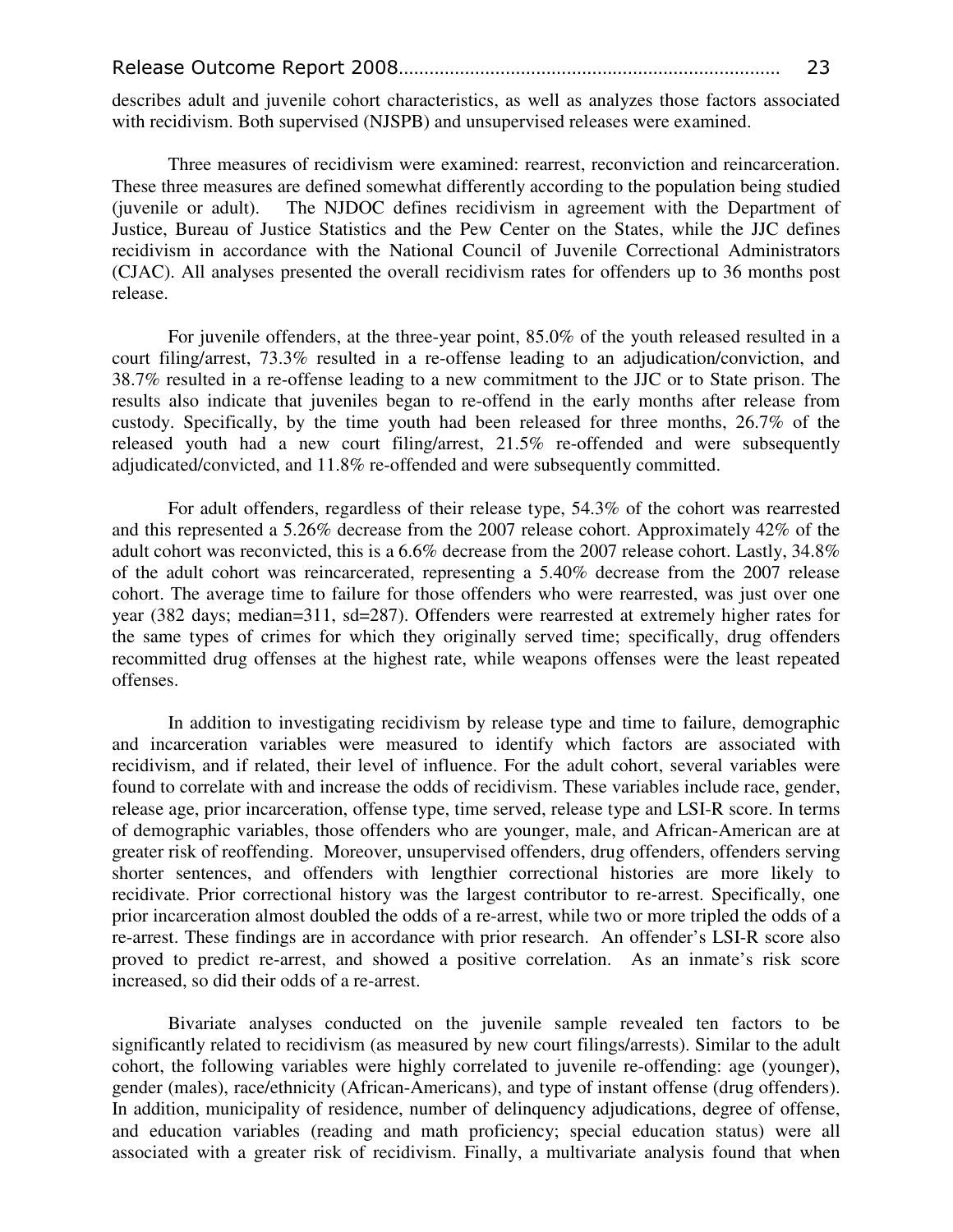|--|--|

analyzed together only gender, total adjudications, reading proficiency, and age at release demonstrated independent relationships with recidivism.

As policymakers galvanize attention toward proven program approaches to reduce criminogenic behavior, the NJDOC, SPB and JJC will adhere to their mission statements and continue the efforts to keep both adult and juvenile offenders from returning to a life behind bars. Commitment to this goal ensures safer communities and provides a benchmark for future success.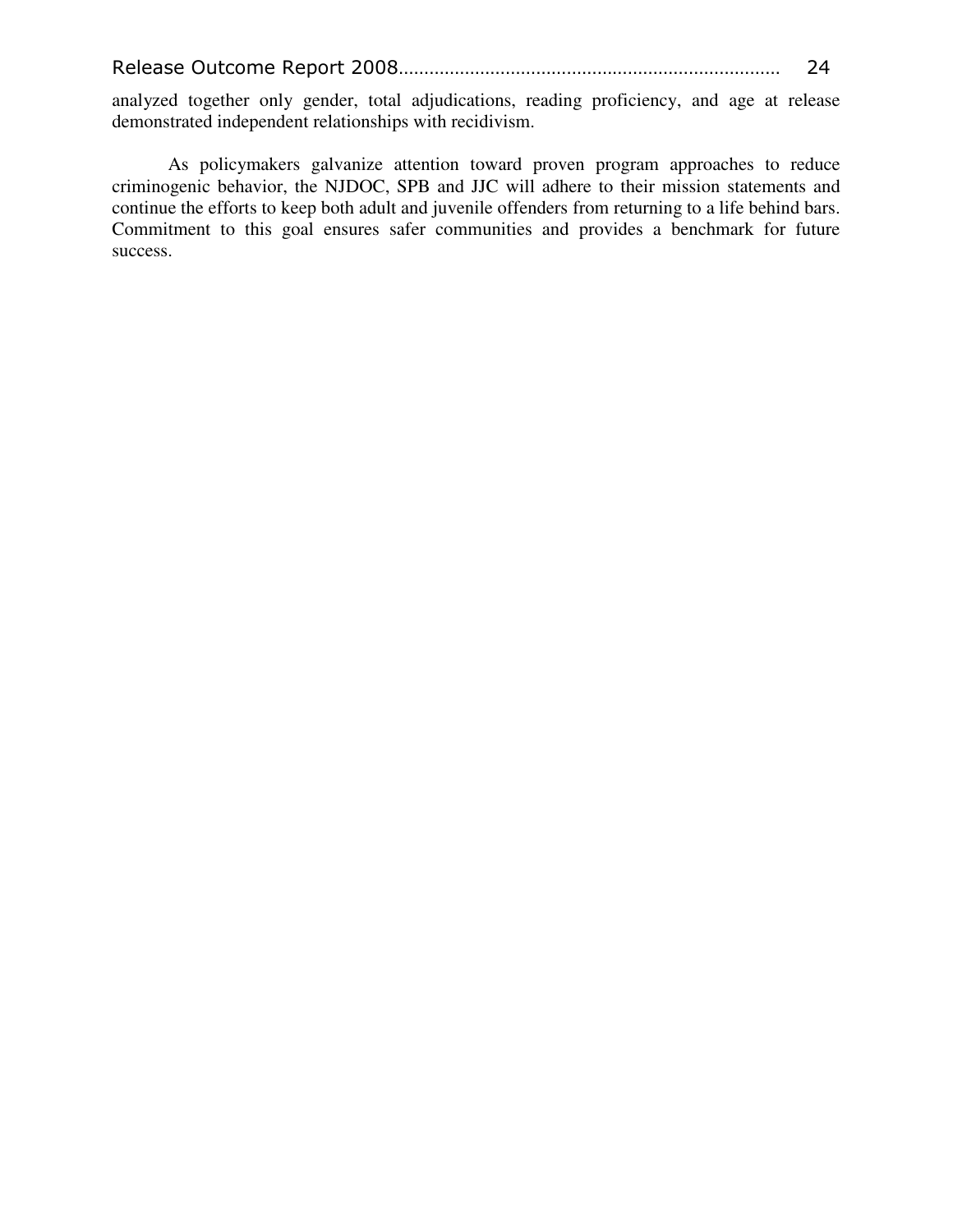|--|--|

#### **Notes**

1. Following the precedent and methodology set by the U.S. Department of Justice, Bureau of Justice Statistics (Langan, P.A., & Levin, D.J. (2002) Report NCJ 193427) and the recent PEW study (Pew Center on the States, State of Recidivism: The Revolving Door of America's Prisons, April 2011), a three-year follow-up was undertaken. This time frame allowed for the examination of recidivism patterns and variations among supervision levels and types of offenders, while also contributing to an improved understanding of the factors that impact recidivism.

2. This outcome study uses the same counting measure of readmission to the NJDOC for a new crime or a technical violation as the recent PEW publication, with the exception that a number of cases had to be excluded due to missing information and/or mismatched identities.

3. Council of Juvenile Correctional Administrators. (August 2009). *A CJCA White Paper: Defining and Measuring Recidivism*. Braintree, MA: CJCA.

4. This decision is most relevant for the measures "new adjudication/conviction" and "new commitment to JJC/DOC." For example, "new adjudication/conviction within one year" means that the offense leading to the new adjudication/conviction occurred within one year, even though the actual adjudication/conviction may have occurred sometime after that one-year mark. An end date (December 31, 2011) was utilized for the analysis after which recidivism was not considered for anyone in the study. By that date, all study youth had been released for at least three years. This was done to maximize consistency across annual recidivism analyses.

5. The analysis excluded committed youth whose admission type was identified as technical parole violators or post incarceration violators. The final data file on which the analysis was provided included data on 981 separate cases, with one case corresponding to each released juvenile included in the analysis. Valid admission types were identified as: new admissions, recommitments from parole, recommitments from post-incarceration supervision, and recommitments from judicial recall. Valid release types were identified as: maxed out, maxed to post-incarceration supervision, paroled, and (for probationers) released completed.

6. JJC committed juveniles averaged 17.9 years of age at release from custody, while JJC probationers were somewhat younger, averaging 17.0 years. In addition, the average age at admission to JJC for the released population was 16.9 years; 17.0 for committed and 16.7 for probationer youth.

7. These definitions follow the NJ Criminal Codes Parts 1 through 5 (except Weapons and Drug Offenses- defined in Part 5 Crimes against Public Order, Health and Decency) and are extracted for the study purposes. Violent crimes involve Danger to a Person (which includes Criminal Homicide, Cloning, Assault, Reckless Endangering and Threats, Kidnapping, Sexual Offenses, Robbery, Arson and Bias Crimes). Property crimes include Offenses against Property (which includes Criminal Mischief & Other Property Destruction, Burglary & Criminal Intrusion, Theft, Forgery & Fraudulent Practices and Disturbance/Desecration of Human Remains). Weapons offenses are violations of restriction on the possession, use, sales or trafficking, manufacturing, import and export of deadly weapons (firearms and their ammunition, silencers, explosives and certain knives). Drug offenses are violations of restrictions on the possession, manufacture, or distribution of Controlled Dangerous Substances (drugs classified as having a potential for abuse). This also includes Anti-Drug Profiteering, Drug Dealer Liability, and Drug Paraphernalia crimes.

8. Length of Stay means the time an inmate served in custody from the Date of Sentence (or Probable Cause Hearing if the original admission was a Technical Parole Violation) until the date of release to the community either at maximum custodial term or to Parole supervision. This represents the time that the inmate was the responsibility of NJ-DOC regardless of his or her custodial location.